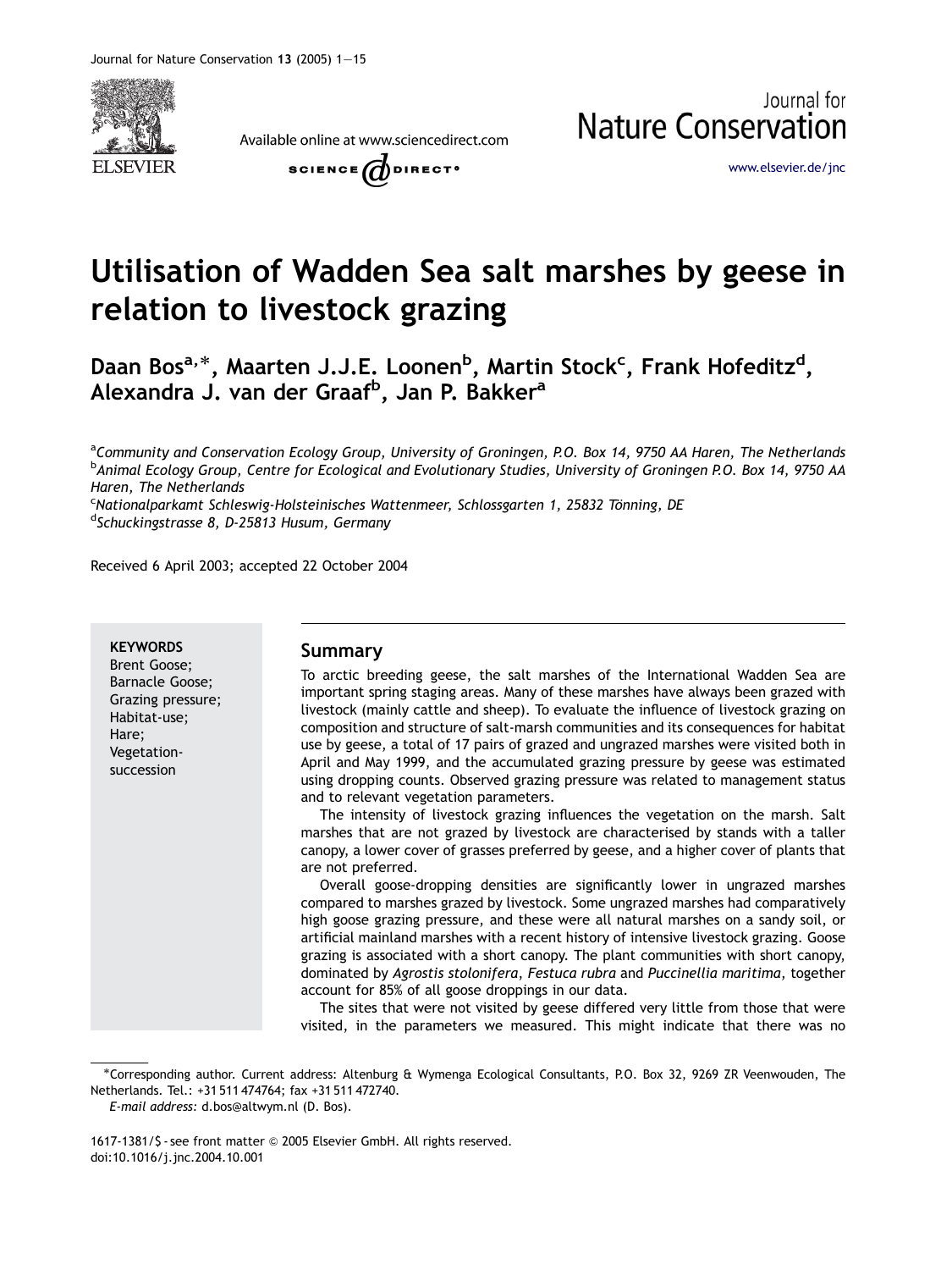shortage of available habitat for spring staging geese in the Wadden Sea, in the study period.

 $\odot$  2005 Elsevier GmbH. All rights reserved.

## Introduction

#### Goose grazing and salt-marsh management

Salt marshes in the International Wadden Sea serve as feeding grounds for spring staging geese, preparing for migration to breeding areas in the Arctic. Barnacle Geese (Branta leucopsis (Bechst)) utilise the marshes mainly from February to April, with an increasing number present during May [\(Stock & Hofeditz, 2000;](#page-14-0) [Engelmoer, Taal, Wymen](#page-12-0)[ga E](#page-12-0) [& Kuipers, 2001](#page-12-0)), while Brent Geese (Branta bernicla bernicla (L.)) are mainly present from March until the end of May [\(Ebbinge et al., 1999\)](#page-12-0). Feeding conditions during this period are crucial for future reproductive success, as reproductive output of geese is strongly related to the amount of fat and protein reserves accumulated during spring ([de](#page-12-0) [Boer & Drent, 1989](#page-12-0); [Ebbinge, 1989;](#page-12-0) [Prop & Black,](#page-13-0) [1997](#page-13-0)). To a large extent, these feeding conditions will be determined by the vegetation composition and canopy height of the marsh, because plant species and plant parts differ in their palatability for geese. Vegetation composition is strongly related to the management of salt marshes, for example grazing with livestock ([Beeftink, 1977](#page-12-0); [Jensen, 1985](#page-13-0); [Bakker, 1989](#page-12-0); [Esselink, Zijlstra,](#page-13-0) [Dijkema, & van Diggelen, 2000](#page-13-0); [Gettner, Heinzel,](#page-13-0) & [Kohlus, 2000](#page-13-0)).

Salt marshes that have never been grazed by livestock are found at some Wadden Sea islands. Under ungrazed conditions, salt-marsh vegetation changes due to natural succession, i.e. succession in the absence of livestock grazing ([Roozen &](#page-13-0) [Westhoff, 1985;](#page-13-0) [Westhoff](#page-14-0) & [van Oosten, 1991](#page-14-0); [Bakker, Esselink, van der Wal,](#page-12-0) [& Dijkema, 1997](#page-12-0); [Leendertse, Roozen,](#page-13-0) [& Rozema, 1997](#page-13-0)). Continual input of nitrogen by sedimentation is put forward as the major factor driving natural succession. The rate of sedimentation depends on the frequency and duration of tidal inundation ([van Wijnen &](#page-14-0) [Bakker, 1997](#page-14-0)), strongly determined by soil elevation. Increasing availability of nitrogen, favours the growth of the later successional tall grass Elymus athericus (Kerguelen) at high marsh elevation and the tall forb Atriplex portulacoides (L.) at the lower marsh ([Olff et al., 1997](#page-13-0); [van Wijnen &](#page-14-0) [Bakker, 1997\)](#page-14-0). Both plant species are not preferred by geese and outcompete the preferred forage species Plantago maritima (L.), Triglochin maritima (L.), Puccinellia maritima (Parlatore) and Festuca rubra (L.) [\(Prop](#page-13-0) [& Deerenberg, 1991,](#page-13-0) [van](#page-14-0) [der Wal, van Wijnen, van Wieren, Beucher, & Bos,](#page-14-0) [2000b](#page-14-0)). Subsequently, goose grazing decreases when marshes become too productive ([van de](#page-14-0) [Koppel, Huisman, van der Wal,](#page-14-0) & [Olff, 1996\)](#page-14-0). Grazing by hares (Lepus europaeus, Pallas) has been shown to retard vegetation succession [\(van](#page-14-0) [der Wal et al., 2000b\)](#page-14-0) to a certain extent.

Most of the salt marshes in the Wadden Sea have traditionally been grazed by livestock ([Esselink,](#page-13-0) [2000\)](#page-13-0). Cattle and sheep prevent accumulation of biomass, and create a short canopy and high cover of plant species preferred by geese and hare [\(Bakker et al., 1993;](#page-12-0) [Olff et al., 1997\)](#page-13-0), thus positively affecting the feeding conditions for geese ([Aerts, Esselink, & Helder, 1996\)](#page-12-0). Depending on the stocking rate (animals ha $^{-1}$ ) a homogeneous short sward results at high stocking rate, dominated by few species, or a diverse vegetation pattern with alternating patches of short and tall swards at low stocking rate ([Dijkema, 1983](#page-12-0); [Aerts](#page-12-0) [et al., 1996;](#page-12-0) [Berg, Esselink, Groeneweg,](#page-12-0) [& Kiehl,](#page-12-0) [1997;](#page-12-0) [Kiehl, 1997\)](#page-13-0). In the past decade, however, there has been a reduction in agricultural use along the coast of Niedersachsen, Germany ([Potel &](#page-13-0) Südbeck, 1994) and livestock grazing stopped on 42% of the mainland marshes in Schleswig–Holstein, Germany [\(Stock & Kiehl, 2000\)](#page-14-0), as a result of policies promoting natural development of the marsh ecosystem ([Kempf, Lamp,](#page-13-0) [& Prokosch,](#page-13-0) [1987;](#page-13-0) [Stock, Kiehl,](#page-14-0) [& Reinke, 1997](#page-14-0); [Stock & Kiehl,](#page-14-0) [2000\)](#page-14-0). In the Netherlands and Denmark about 40% and 10% of the salt marsh area is ungrazed, respectively ([Kempf et al., 1987](#page-13-0); [de Jong et al.,](#page-12-0) [1999\)](#page-12-0).

## Other factors affecting succession and goose grazing

There is a difference between artificial mainland marshes and the natural marshes on the barrier islands of the Wadden Sea, as these differ in soil composition. The barrier marshes, or barrier-connected marshes according to [de Jong et al. \(1999\)](#page-12-0), have a relatively thin layer of clay on top of a sandy sub-soil. In contrast, the artificial mainland marshes with sedimentation fields feature a thick layer of clay and salt marsh maturation is to a large extent driven by the change in elevation as a result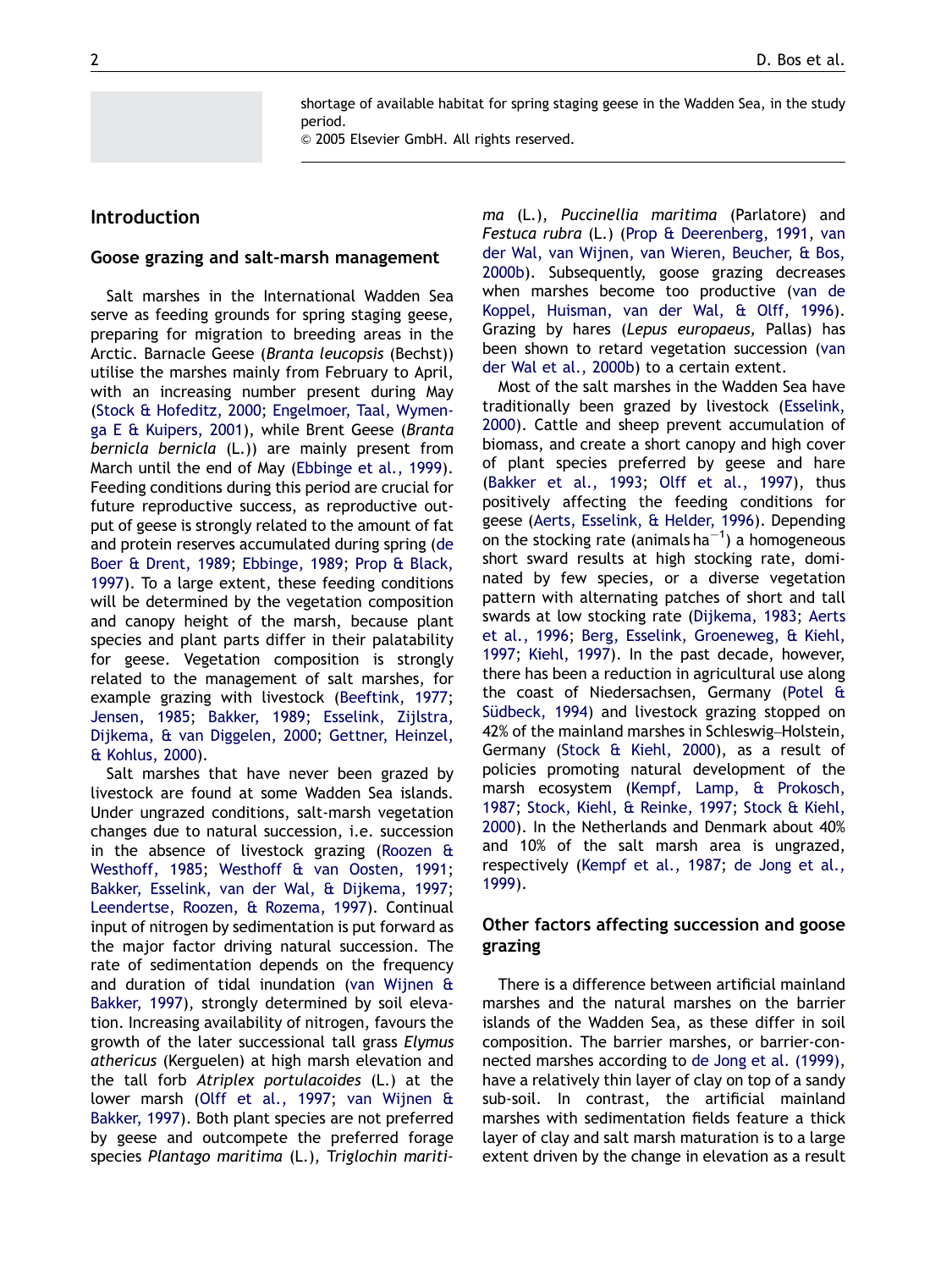of sedimentation ([de Leeuw, de Munck, Olff, &](#page-12-0) [Bakker, 1993\)](#page-12-0). This has important consequences for the availability of nitrogen and drainage, the rate of vegetation succession, and presumably also for the final stages of succession. Marsh type is thus an important source of variation for vegetation composition and hence also for the feeding conditions of geese. Human-related disturbance may have negative consequences for geese, potentially rendering areas entirely unsuitable as habitat ([Madsen,](#page-13-0) [1995](#page-13-0); [Bos](#page-12-0) [& Stahl, 2003](#page-12-0)). Disturbance effects may hypothetically be more pronounced where there are many people [\(Stock & Hofeditz, 1996\)](#page-14-0), or where marshes are small and people may approach the animals more readily.

#### Objective

In this study we evaluate the importance of livestock grazing for habitat use by geese. Our basic hypothesis is that livestock grazing affects the habitat choice of Brent and Barnacle Geese, via the impact on foraging conditions. Evidence to support this hypothesis has been derived from local studies [\(Aerts et al., 1996](#page-12-0); [Stock](#page-14-0) [& Hofeditz, 2000](#page-14-0)), but the finding has not been generalised for the entire Wadden Sea in a comparative survey. We indirectly assess the foraging conditions using parameters of vegetation composition, canopy height and tiller density. Other factors examined are the availability of freshwater for drinking, the presence of hares and human disturbance, as each of these may hypothetically affect the suitability of the marsh for geese.

#### Methods

We established 63 transects, divided over 38 study sites (see Appendix A), based on the following criteria. Sites chosen were restricted to those with a stable and clearly defined management for at least the 6 preceding years. Only marshes with sufficiently large surface area  $(>5$  ha), such that a flock of geese could land without inhibition, were included. The sites were distributed over the entire Danish  $(n = 11)$ , German  $(n = 17)$  and Dutch  $(n = 10)$  Wadden Sea. Twenty-two sites harboured transects in marshes with at least two different grazing regimes at similar abiotic conditions, a situation we specifically aimed at in order to be able to eliminate confounding effects. Seventeen sites with paired transects were visited twice, once in April and once in May 1999, and so were some of the unpaired transects (Appendix A). The remain-

der were only visited once. In 14 cases this was because of the lack of a paired comparison, which made them less useful for our purpose, but logistical reasons also played a role. Management was subdivided in 'long-term ungrazed'  $(>10$ years), 'short-term ungrazed' (6–10 years), 'lightly grazed', i.e. with low stocking rate  $($  < 4.5 sheep ha<sup>-1</sup> or  $\leq$  1 cow ha<sup>-1</sup>) and 'intensively grazed', i.e. with high stocking rate. 'Short-term ungrazed' transects are those transects that had a relatively recent change in management from high stocking rate to ungrazed (6–10 years before). Grazed marshes were classified as being sheep- or cattle grazed. The transects on barrier marshes in our study are, with one exception, only visited by Brent Geese, while most transects on mainland marshes are utilised by Brent and Barnacle Geese. Barrier marshes feature natural drainage by creeks, while mainland marshes are artificially drained by ditches.

For each management regime at each site, one transect was placed perpendicular to the seawall and the coastline, along the entire extent of the marsh. Transects were thus variable in length and included high-, mid- and lower marsh sections in proportion to presence. Transects ranged from 0.1 to 1 km. Twenty plots of  $4 m<sup>2</sup>$  were sampled per transect, with plots distributed equally over the length of the transect. The accumulated number of goose and hare droppings in these plots were counted. Goose-dropping densities are a good measure of grazing intensity, as geese defecate very regularly [\(Owen, 1971](#page-13-0)). We could not discriminate between droppings of Brent or Barnacle Geese. Dropping densities and grazing pressure by hare are also correlated ([Langbein, Hutching,](#page-13-0) [Harris, Stoate,](#page-13-0) & [Tapper SC & Wray, 1999](#page-13-0)). Hare droppings were distinguished from rabbit droppings by shape and size. For three transects at one site, the results of the dropping counts were likely to have been affected by spring tide during the preceding 14 days, as assessed using tide tables and observations in the field. These transects have not been included in the data set. For the other transects, there were no indications that the results were compromised by high tides over this time period.

The vegetation at each plot was assigned to a plant community using a key based upon the saltmarsh typology from [de Jong et al. \(1998\)](#page-12-0) (see Appendix B). Nomenclature of species follows [van](#page-14-0) [der Meijden \(1990\)](#page-14-0). Vegetation composition was described using five parameters: (1) percentage cover of preferred grasses (Lolium perenne (L.), Poa sp., A. stolonifera (L.), Puccinellia maritima and  $F.$  rubra), (2) percentage cover of tall plant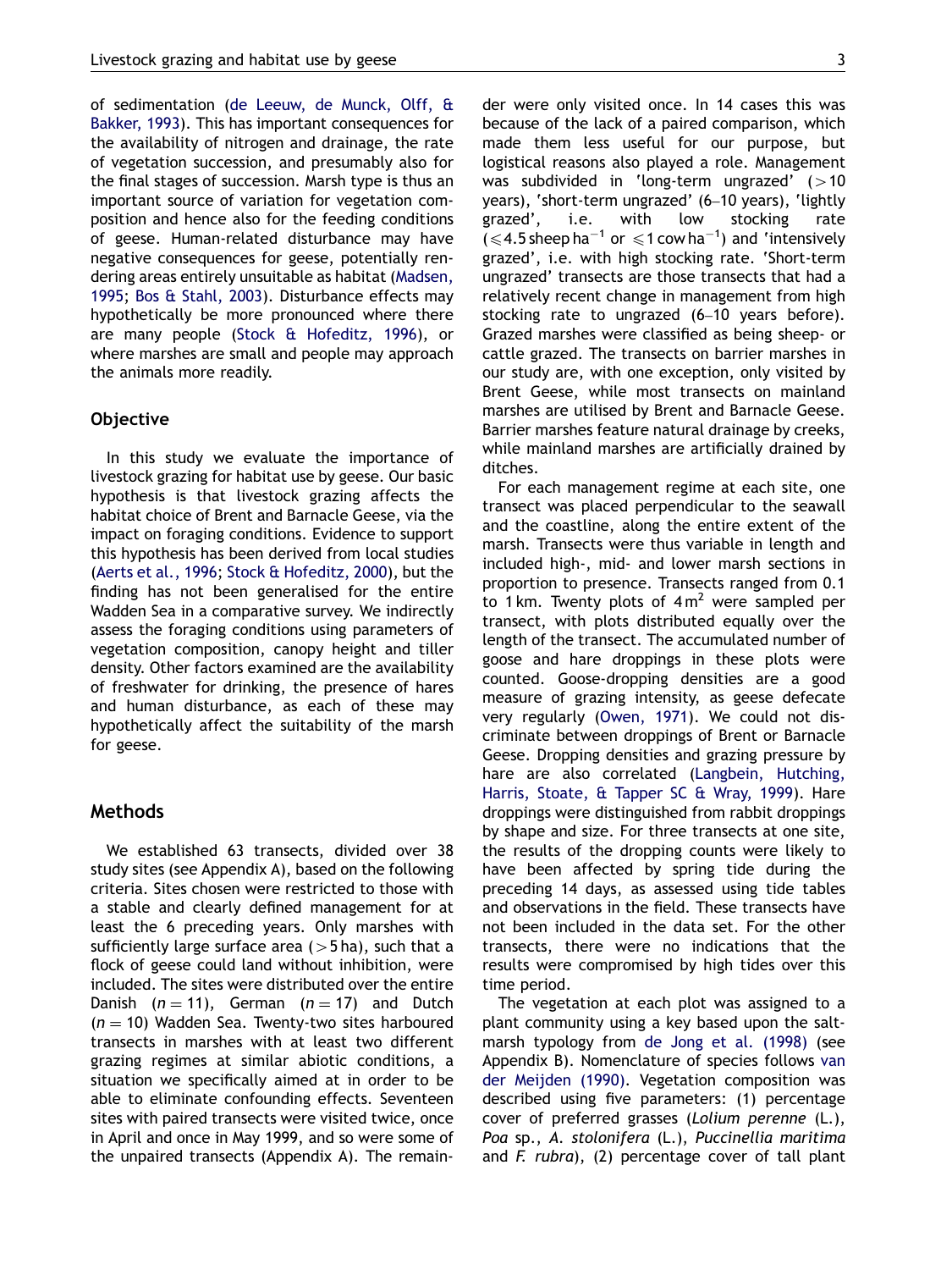species (E. athericus, A. portulacoides, A. maritima, Spartina anglica (H & J Groves) and standing dead remnants of Aster tripolium (L.)), (3) joint abundance of Plantago maritima and T. maritima (absent, present and abundant  $(>3%$  cover)) and (4) canopy height. Canopy height was measured five times per plot to the nearest 0.5 cm using a styrofoam disc (20 cm  $\varnothing$ , 24 g), sliding along a graduated stick, randomly dropped on the vegetation. Finally, we measured (5) tiller-density in the F. rubra and Puccinellia maritima communities using a quadrat of 25 cm<sup>2</sup>. A tiller was defined as a group of leaves with one meristem, often surrounded by senescing leaves. Additional plots were randomly placed in F. rubra and Puccinellia maritima communities at each transect, and sampled for the parameters mentioned above, to arrive at a minimum sample size of five for these communities. Hereby we obtained a more balanced set of data for these communities to study effects of livestock grazing at the level of the plant community.

For each transect, an index of disturbance was assessed covering three classes: undisturbed, moderately disturbed or heavily disturbed (see Appendix A). This index was based on our field impression, the distance to nearest roads, towns and recreational pressure. Distance to a fresh water source (km) was assessed in the field, aided by a topographical map. Transect length was used as the measure for lateral extent of the marsh.

## Statistical analyses

Observed goose-dropping densities were related to factors at two levels of explanation and three levels of aggregation (transect-, plant communityand plot-level). At a high level of aggregation, the transect level, we averaged the dropping density and vegetation parameters over the 20 plots per transect and related them to livestock grazing regime, salt-marsh type (mainland versus barrier marsh) and month of sampling as fixed factors in a General Linear Model (GLM). The incidence of plant communities per transect (%) was calculated as the proportion of observations of each community on the total of 20 plots sampled per transect. In the analysis of dropping densities, we limited the selection of transects to those sites where two contrasting management regimes were sampled in both months. Transect length (lateral extent), the index of disturbance, freshwater availability and average hare dropping densities were included as covariates, while site and the interaction between month of sampling and grazing regime were

included as factors in the GLM. Dropping density was also directly related to vegetation parameters (vegetation composition, canopy height, tiller density and combined abundance of Plantago maritima and T. maritima) using GLM, after the correlations between vegetation composition, canopy height and tiller density were examined using Pearson's correlation test. We applied contingency tests in order to examine whether differences existed in the proportion of grazing regimes or marsh types that had no signs of goose grazing at all.

At a lower level of aggregation, the level of individual plant communities, all data were averaged per plant community and per transect, and differences between plant communities were tested using the Kruskal–Wallis test (K–W test). The additional plots that we had sampled were included in these analyses. Within the plant communities dominated by Puccinellia maritima and F. rubra, we also studied the effect of livestock grazing regime, salt-marsh type, average haredropping density and month of sampling in a GLM. For the analyses of goose-dropping densities at the plant community level, only those sites were selected where geese had been observed in any of the months. Canopy height and dropping density at the plot level were related to distance from the seawall for each grazing regime separately, while correcting for site, using GLM.

Arcsine and log-transformations were used for percentage values and canopy height, respectively [\(Zar, 1996\)](#page-14-0). The non-parametric K–W test was employed where the statistical assumptions of normality and homogeneity of variances were not appropriate.

## Results

## Effects of livestock grazing on marsh vegetation

The vegetation composition was significantly related to livestock grazing on mainland marshes [\(Fig. 1](#page-4-0)), but these differences were less pronounced on barrier marshes. Incidence of communities characterised or dominated by short grasses (Puccinellia maritima, F. rubra, A. stolonifera and Juncus gerardi (Loisel.)) was higher at intensively grazed marshes and decreased with reduced stocking rates (GLM factor grazing,  $F_{3.58} = 23.9$ ,  $P < 0.001$ ). The incidence of communities dominated by tall plants (E. athericus , A. portulacoides and A. maritima) increased with lower stocking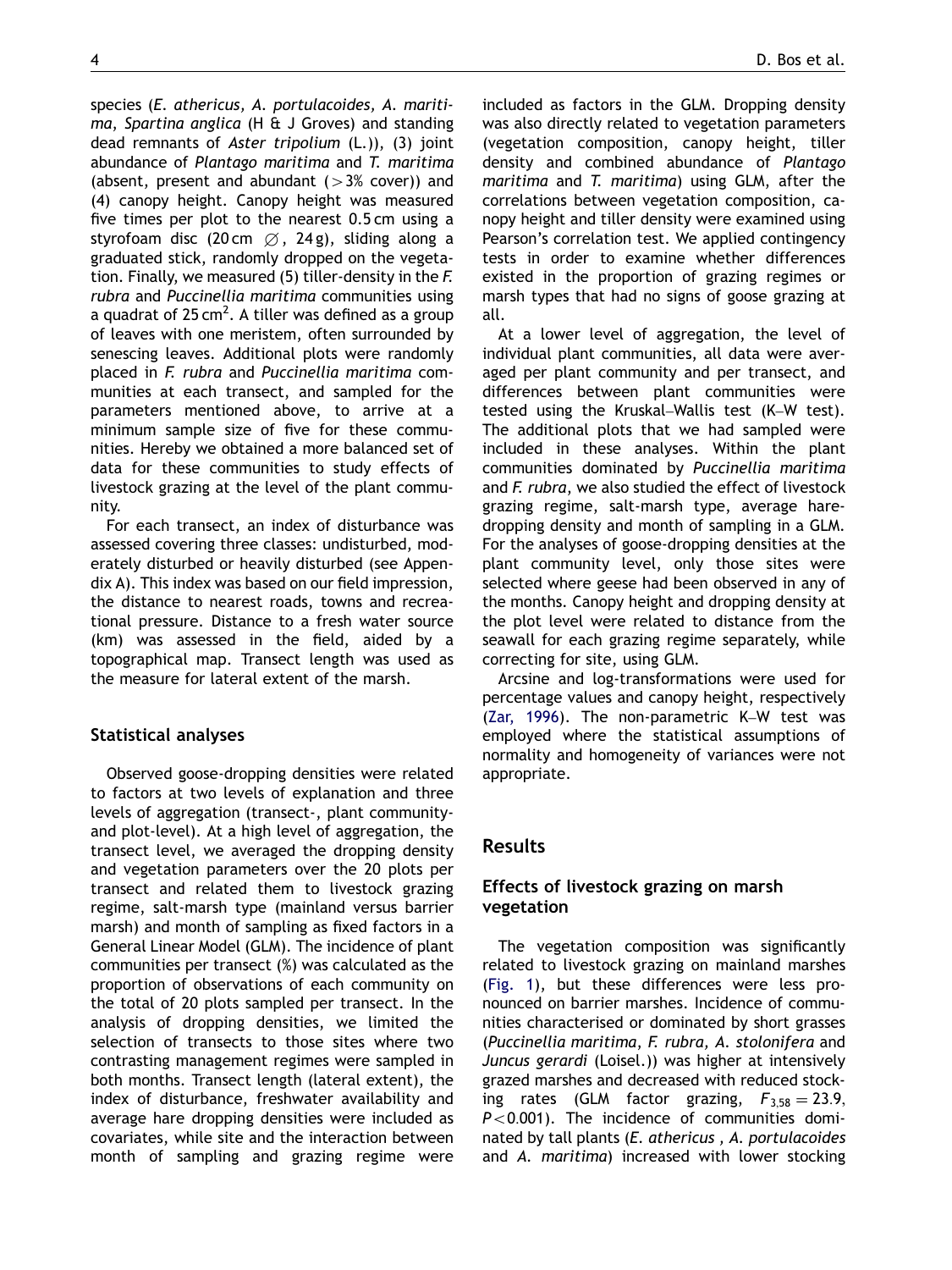<span id="page-4-0"></span>

Figure 1. Incidence of communities on salt marshes, grouped by height of the canopy, in relation to livestock grazing regime and marsh type. The group with short canopy includes the communities Puccinellia maritima, Limonium vulgare, Juncus gerardi, Agrostis stolonifera and Festuca rubra. The group with tall canopy includes Elymus athericus, Atriplex portulacoides and Artemisia maritima. See Appendix B for a key to identification of the communities in the field. Grazing regimes that do not share the same letter within a class of communities differ significantly from each other  $(P<0.05)$ .

Table 1. Pearson correlation coefficients for vegetation parameters at the community level. All correlations are significant at the 0.01 level

|                                 | TP PG CH |                      | TD.          |
|---------------------------------|----------|----------------------|--------------|
| Cover of tall plants (TP)       |          | $-0.67$ 0.86 $-0.30$ |              |
| Cover of palatable grasses (PG) |          |                      | $-0.61$ 0.39 |
| Canopy height (CH)              |          |                      | $-0.39$      |
| Tiller density (TD)             |          |                      |              |

rates of livestock (GLM factor grazing,  $F_{3,58} = 19.7$ ,  $P < 0.001$ ).

The vegetation parameters canopy height, cover of edible grasses, cover of structural elements and tiller density were strong and significantly correlated to each other at all levels of aggregation (Pearson's correlation, all  $P < 0.01$ , Table 1). For this reason only the data for canopy height will be further analysed. The canopy height of marsh vegetation strongly differed between communities [\(Fig. 2A](#page-5-0), K–W test,  $\chi$ 2 = 75.4, P<0.001). Communities dominated by Puccinellia maritima, F. rubra and A. stolonifera had significantly lower canopy than communities dominated by E. athericus, A. portulacoides and A. maritima. But even within plant communities, a relationship was found between livestock grazing and relevant habitat parameters for small herbivores. Under ungrazed circumstances, the communities dominated by Puccinellia maritima and F. rubra on mainland marshes, had taller canopies [\(Fig. 3A,](#page-6-0) GLM,  $F_{3,84} =$ 

21.3,  $P < 0.001$ ). Barrier marshes had a lower canopy height for a given livestock grazing regime ([Fig. 3A](#page-6-0), GLM,  $F_{1,84} = 5.4, P = 0.022$ . The index of combined abundance of Plantago maritima and T. maritima was higher for barrier marshes (K–W test  $\chi^2 = 9.3$ ,  $P < 0.005$ ) than for mainland marshes. We were unable to detect differences in the vegetation parameters studied for the two species of livestock (sheep or cattle). Canopy height significantly increased with distance from the seawall in 33% of the marshes (GLM, interaction of distance and site significant), while in 54% there was no relationship.

### Goose grazing in individual plant communities

Different plant communities had significantly different goose grazing pressure ([Fig. 2B,](#page-5-0) K–W test,  $\chi$ 2 = 38.1, P<0.001). The communities dominated by Puccinellia maritima, F. rubra and A. stolonifera, had higher utilisation by geese. These communities together accounted for 85% of all goose droppings in our data. Within plant communities, differences between levels of livestock grazing [\(Fig. 3B](#page-6-0)) were tested for the F. rubra and Puccinellia maritima, communities. Higher dropping densities were found with increased intensity of livestock grazing (GLM,  $F_{3,85} = 3.6$ ,  $P < 0.017$ ), with higher dropping densities at the barrier connected marshes (GLM,  $F_{1,85} = 14.1, P < 0.001$ ) than at the mainland marshes.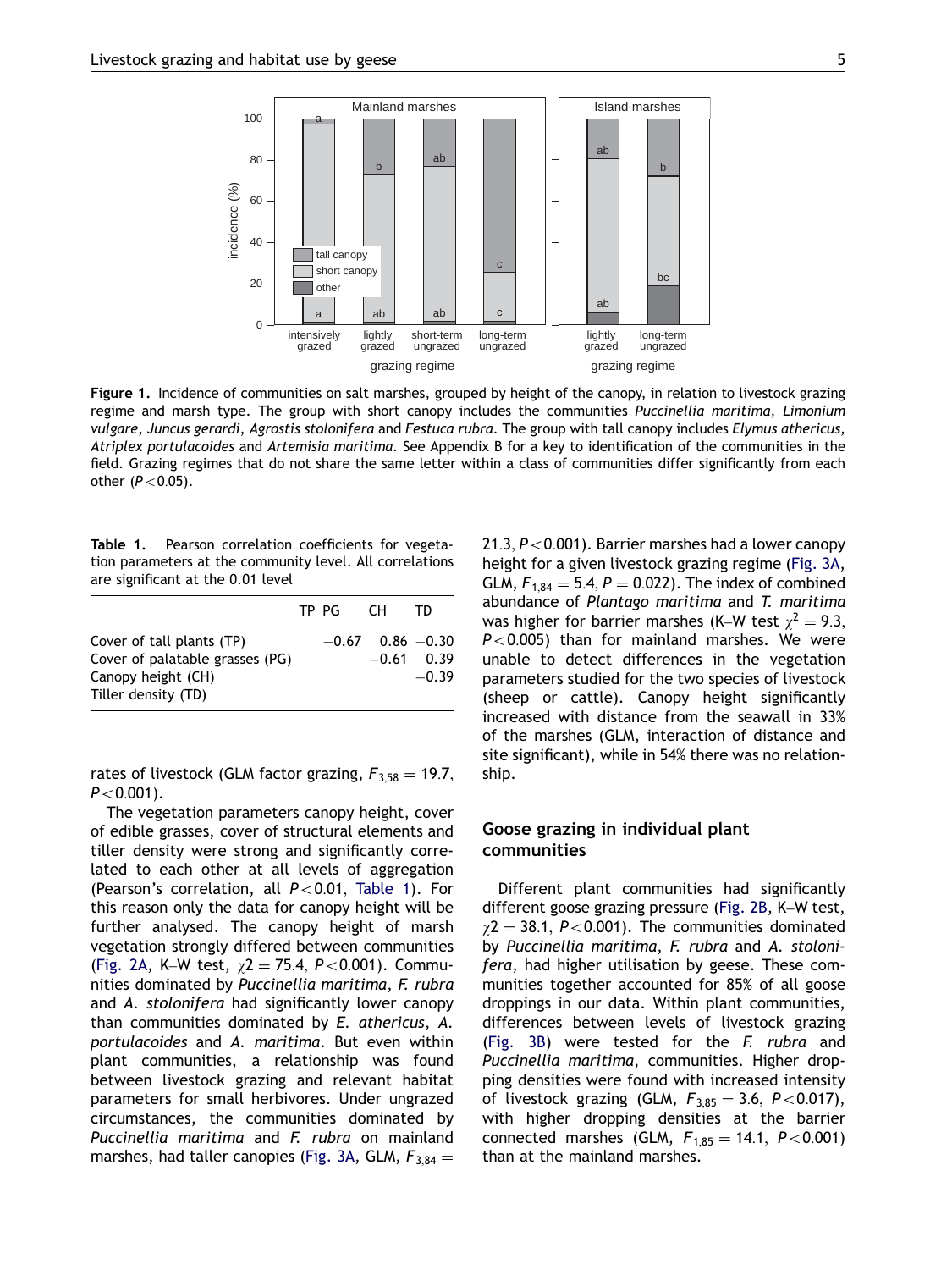<span id="page-5-0"></span>

Figure 2. (A) Canopy height of salt marsh vegetation for the six plant communities that were most frequent in the dataset. Data refer to all transects. (B) Grazing pressure of geese per plant community. Only data for sites that were visited by geese are used. Bars that do not share the same letter differ significantly from each other ( $P < 0.05$ ).

#### Goose grazing in transects

Grazing pressure by geese at the transect level increased significantly with the intensity of live-stock grazing regime [\(Fig. 4,](#page-6-0) GLM,  $F_{3,60} = 5.7$ ,  $P = 0.002$ , while transect length, month of sampling, marsh type and the interaction between grazing regime and month of sampling were not significantly related to grazing pressure by geese. In April, goose-dropping densities at the transect level did not differ between grazing regimes (GLM,  $F_{3,21} = 1.7$ , n.s.), while in May, livestock grazed marshes had significantly higher dropping densities than ungrazed marshes (GLM  $F_{3,19} = 9.2$ ,  $P = 0.001$ ). This finding still holds when the dataset is further limited to the 17 sites with paired transects that were visited in both periods or to the sites  $(n = 14)$  that are known to be visited by both species of geese. There were no significant differences in dropping densities by geese between transects that were grazed by cattle or sheep. When testing for the effect of marsh type separately within ungrazed transects, we found that long-term ungrazed transects on the mainland had much lower dropping densities than long-term ungrazed transects on barrier marshes  $(0.3 \pm 0.2$  versus  $5.2 \pm 0.7$ ; t-test,  $t = 2.7$ ,  $P = 0.03$ .

We summed per transect, the cover of all plant communities that are characterised by short canopy and grasses that are preferred by geese (the communities Puccinellia maritima, Limonium vulgare, J. gerardi, A. stolonifera and F. rubra, see Appendix B and [Fig. 1\)](#page-4-0). This variable was positively related to goose-dropping densities at the transect level ([Fig. 5,](#page-7-0) linear regression  $R^2 = 0.1$ ,  $P = 0.037$ ). Goose-dropping densities at the transect level were negatively related to average canopy height  $(F<sub>1,45</sub> = 5.0, P = 0.029)$  and positively related to the combined index of abundance of Plantago maritima or T. maritima ( $F_{1,45} = 6.9$ ,  $P = 0.012$ ). Within transects, dropping densities were negatively related to distance from the seawall in 27% of the marshes (GLM interaction of distance and site significant), but had no relation in 67% of the cases. These proportions did not differ between grazing regimes (contingency test:  $\chi$ 2 = 10.7, n.s.). A visual inspection of dropping data in relation to this distance did not yield indications of a threshold level in any of the transects.

#### Sites without signs of geese

Of the 38 sites we visited, 11 sites (29%), had no goose droppings at all, with incidence not differing significantly between island and mainland (contingency test:  $\chi$ 2 = 3.2, n.s.) nor between marsh type (contingency test:  $\chi^2 = 1.1$ , n.s.). Twenty-three per cent of the transects were not visited by geese at all, and these were all positioned at the 11 sites mentioned above. The incidence of transects that were not visited by geese was independent of livestock grazing regime (contingency test:  $\chi$ 2 = 0:033; n.s.). The height of the canopy is 3.1 cm higher ( $F_{1,57} = 5.1$ ,  $P = 0.027$ ) and tiller density is 35% lower on average [\(Fig. 6](#page-7-0),  $F_{1,63} = 6.8, P = 0.01$ ) at these sites that are not visited by geese, after controlling for grazing regime ([Fig. 6,](#page-7-0)  $F_{3,63} = 6.5$ ,  $P = 0.001$ ). Mean grass cover, mean cover of tall plants, community composition, transect length and our indices of disturbance and freshwater availability, were not significantly different between sites that were visited by geese and sites that were not. The latter finding also held when only the sites with the highest dropping densities  $($  > 10 droppings m<sup>-2</sup>) were compared to sites that were not visited by geese.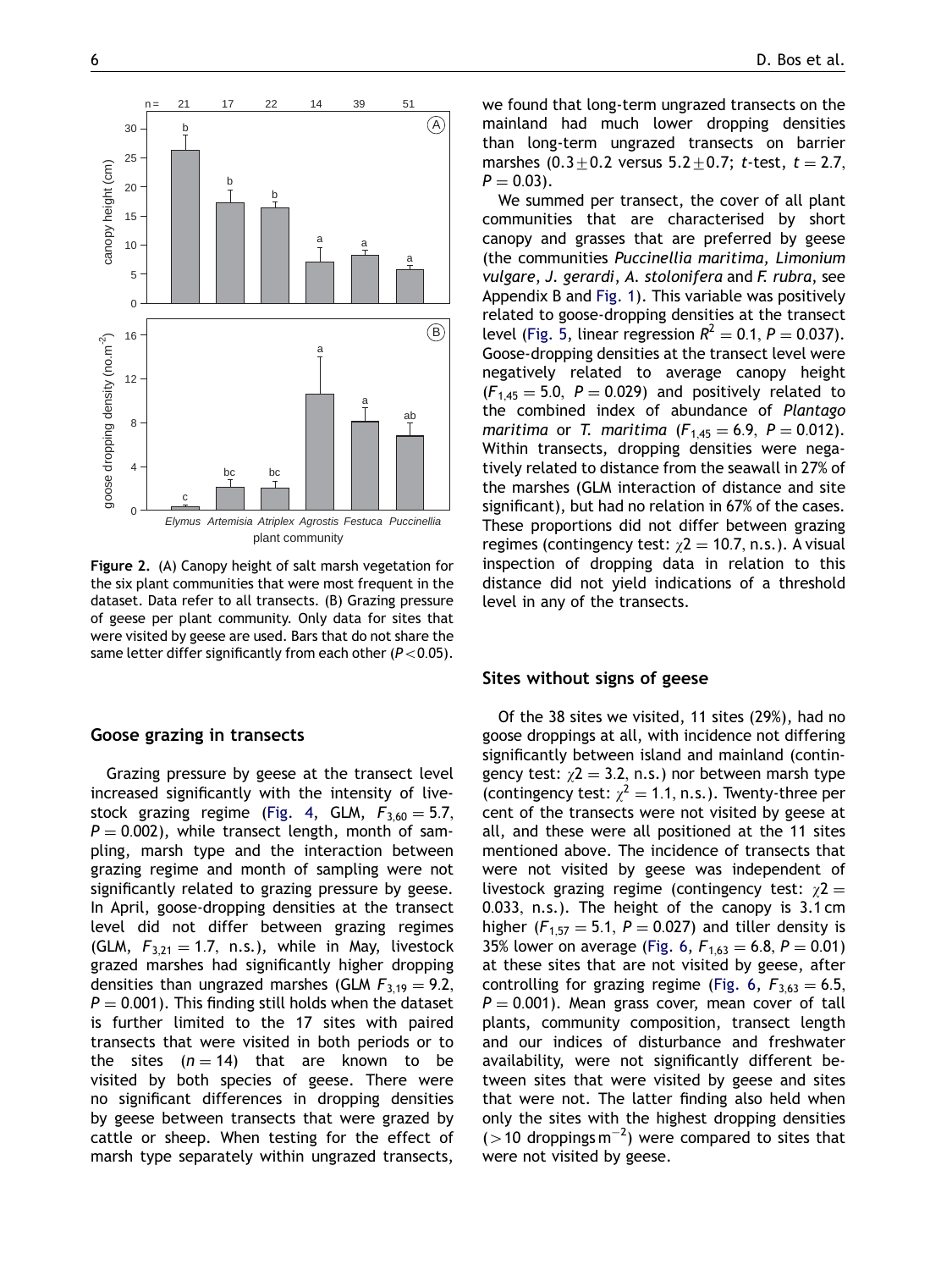<span id="page-6-0"></span>![](_page_6_Figure_1.jpeg)

Figure 3. The relation of livestock grazing regime and marsh type with (A) canopy height and (B) grazing pressure by geese. Data represent the communities dominated by Puccinellia maritima and Festuca rubra for all sites that were visited by geese. Bars that do not share the same letter within a marsh type differ significantly ( $P < 0.05$ ) from each other. Effects of marsh type were significant for both parameters.

## **Discussion**

## Livestock grazing and vegetation composition

Natural vegetation succession, i.e. at salt marshes that have never been grazed by livestock, and succession after cessation of livestock grazing on salt marshes often leads to the dominance of a few tall-growing species [\(Jensen, 1985;](#page-13-0) [Andresen,](#page-12-0) [Bakker, Brongers, Heydemann, & Irmler, 1990](#page-12-0); [Westhoff](#page-14-0) [& van Oosten, 1991;](#page-14-0) [Aerts et al., 1996](#page-12-0); [Olff et al., 1997](#page-13-0); [van Wijnen](#page-14-0) [& Bakker, 1997](#page-14-0); [Bakker, Bos, & De Vries, 2003](#page-12-0)). Studies from barrier marshes show that succession will lead towards a vegetation dominated by A. portulacoides on the low marsh or E. athericus on the high salt marsh, while the latter may even invade the low marsh if sufficient nitrogen is available [\(van Wijnen &](#page-14-0) [Bakker, 1997;](#page-14-0) [Bakker et al., 2003\)](#page-12-0). These changes take place over periods of decades. Based on comparisons of vegetation maps over time in longterm ungrazed mainland marshes, [Bakker et al.](#page-12-0) [\(2003\)](#page-12-0) conclude that on mainland marshes as well E. athericus can become dominant, though areas

![](_page_6_Figure_6.jpeg)

Figure 4. Average goose grazing pressure at the transect level in relation to livestock grazing regime for all transects that were paired within the same site. Bars that do not share the same letter differ significantly from each other  $(P<0.05)$ .

with low sedimentation rates, or under the influence of fresh water, are exceptions to that general pattern. Ungrazed transects in the present study had a higher incidence of communities dominated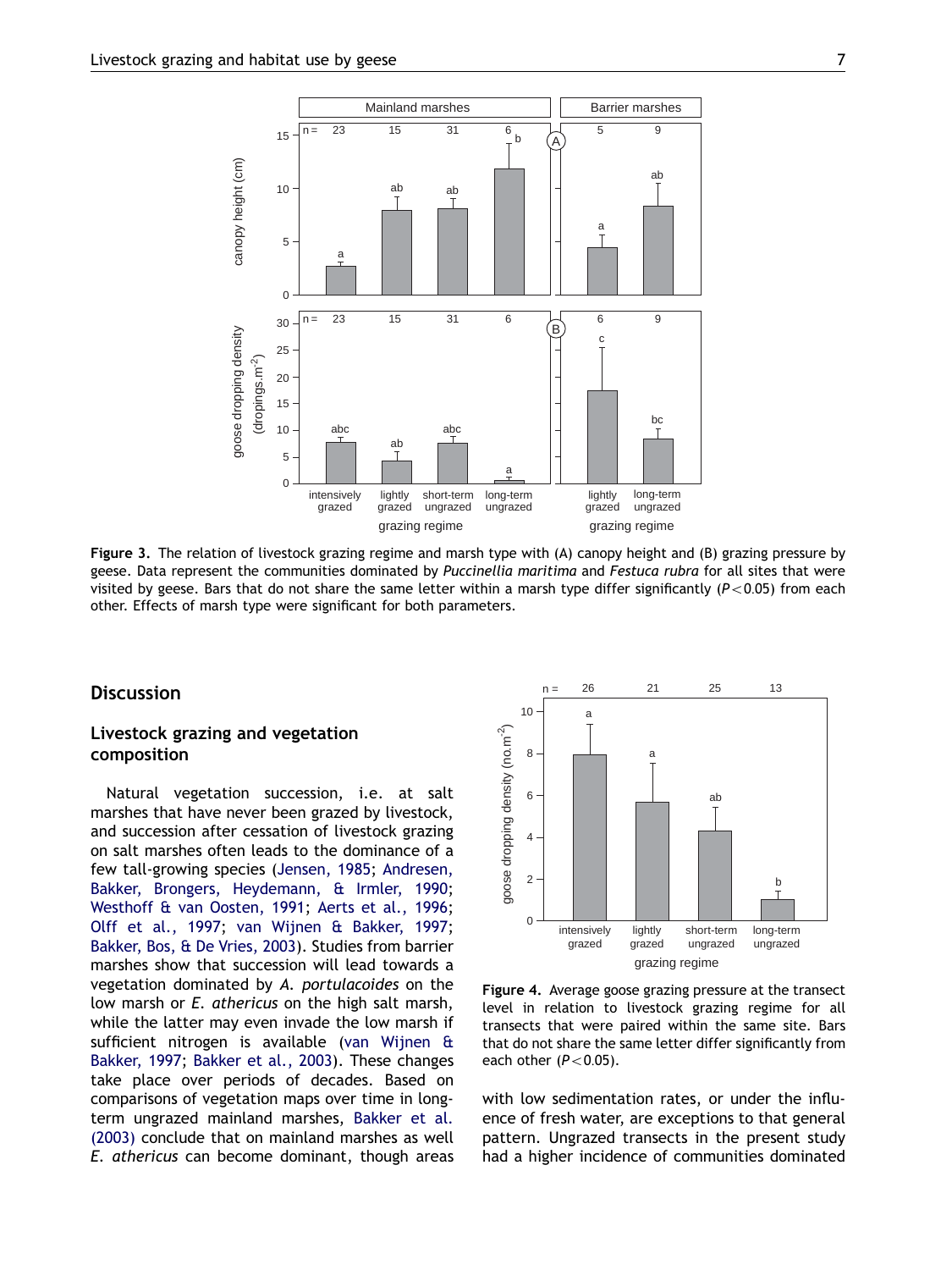<span id="page-7-0"></span>![](_page_7_Figure_1.jpeg)

Figure 5. The relationship between average accumulated goose grazing pressure and the incidence of communities with a short canopy (the plant communities Puccinellia maritima, Limonium vulgare, Juncus gerardi, Agrostis stolonifera and Festuca rubra, see Appendix B).

![](_page_7_Figure_3.jpeg)

Figure 6. The relationship between tiller density and grazing regime in the communities of Festuca rubra and Puccinellia maritima on the mainland marsh. Averages for sites that were visited by geese are given separately from those that did not receive any grazing pressure in our sample.

by A. portulacoides, A. maritima or E. athericus [\(Fig. 1\)](#page-4-0) than grazed transects, but were nevertheless not entirely dominated by them. The six long-term ungrazed transects on the mainland had higher coverage by tall communities (on average 75%) as against the barrier marshes (28% on average). For some of these transects on barrier marshes (Griend, Rottumeroog, Schiermonnikoog, Terschelling), this may be due to the fact that the sampled marsh was young and hence the productivity low ([Westhoff](#page-14-0) [& van Oosten, 1991;](#page-14-0) [van der](#page-14-0) [Wal, van Lieshout, Bos, & Drent, 2000a](#page-14-0)).

The effects of livestock grazing regime were also detectable in terms of significant differences in average canopy height, cover of preferred grasses and cover of structure plants on the transects. Even within the communities of Puccinellia maritima and F. rubra, we observed differences between grazing regimes ([Fig. 3A](#page-6-0)), with stands of the same community having a taller canopy on ungrazed marshes. The short-term ungrazed marshes in our study differ from their grazed counterparts in most of the vegetation parameters we studied (e.g. [Fig.](#page-6-0) [3A\)](#page-6-0), although the plant communities were the same. This is in agreement with data for the Puccinellia maritima community at the mainland marsh of the Hamburger Hallig (Kiehl, Schröder, [Bredemeier, & Wiggershaus, 2000b\)](#page-13-0).

[Kiehl \(1997\)](#page-13-0) and [Kiehl, Gettner, Heinze, and](#page-13-0) [Stock \(2000a\),](#page-13-0) argue that heterogeneity in abiotic conditions in space and time will prevent absolute dominance of a single community in the absence of livestock grazing and caution against applying studies on well-drained sandy barrier marshes to mainland marshes. Waterlogging in undrained mainland marshes, for example, may render parts of the marsh unsuitable for E. athericus and A. portulacoides. Results of [Esselink \(2000\)](#page-13-0) indeed indicate that a lack of drainage, although in interaction with goose and cattle grazing, affects vegetation composition substantially at the brackish marshes of the Dollard (NL). Some of the shortterm ungrazed marshes along the coast of Schleswig–Holstein are subject to neglect of the drainage system in the past decade yet have high goose grazing pressure. For the present, it remains an open question to what extent the geese may be able to maintain suitable habitat within these areas, in the absence of livestock.

## Goose grazing pressure

Canopy height was found to be closely correlated to goose grazing pressure. This is consistent with observations by several authors ([Summers &](#page-14-0) [Critchley, 1990;](#page-14-0) [van de Koppel et al., 1996;](#page-14-0) [van](#page-14-0) [der Wal, van de Koppel, & Sagel, 1998](#page-14-0)). Short canopies tend to be homogeneous swards with grazed tillers, a favourable leaf/stem ratio and, in spring, characterised by high food quality. Low canopy height also coincided with the plant communities characterised by the forage species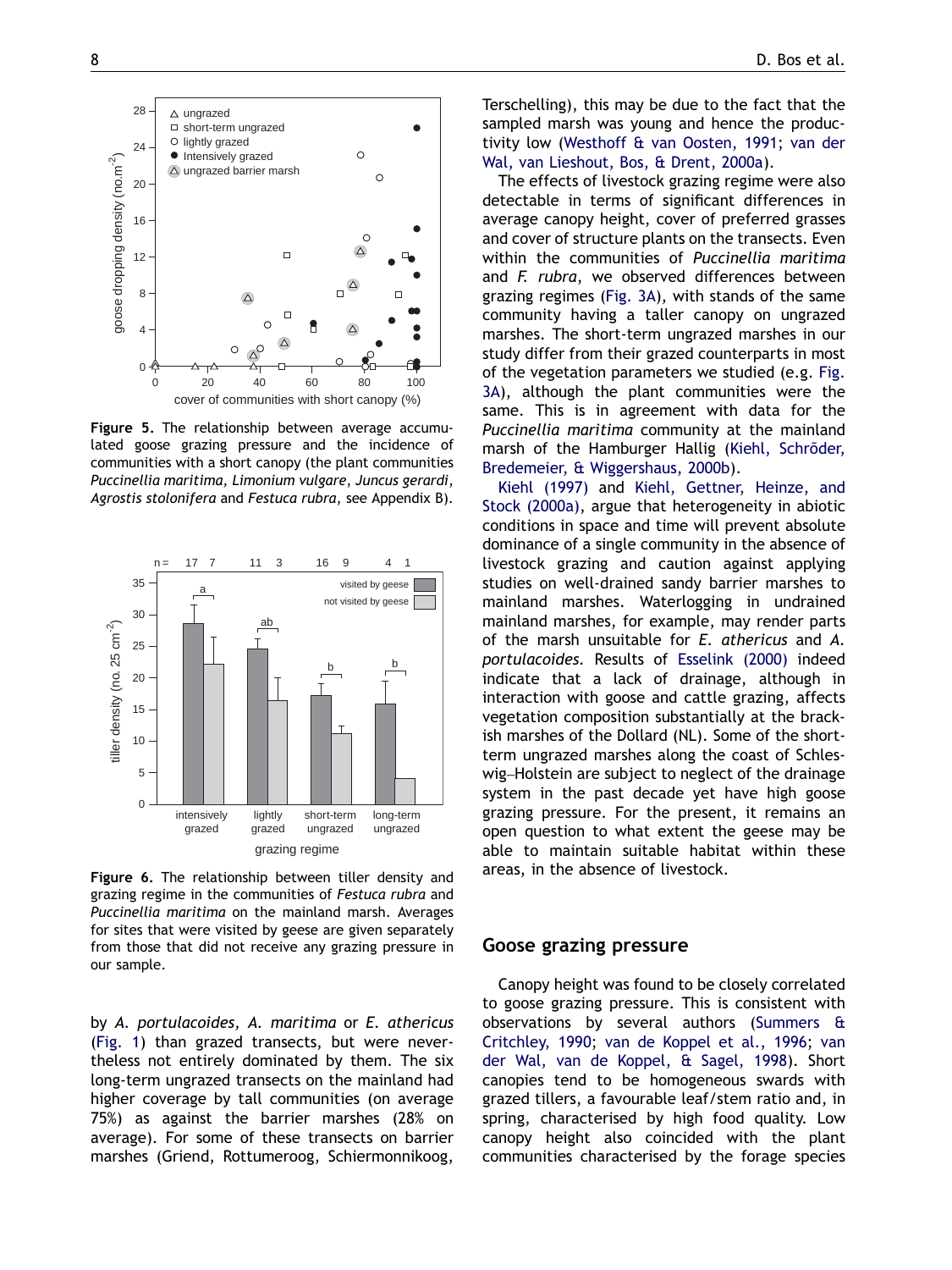of geese, and we found a positive relation between the cover of communities with a short canopy and the dropping density at the transect level [\(Fig. 5\)](#page-7-0). Decreased intensity of livestock grazing leads to a decrease in the cover of communities with a short canopy [\(Fig. 1\)](#page-4-0) and lower grazing pressure by geese [\(Figs. 4 and 5](#page-6-0)). The magnitude of this effect is considerable, as ungrazed marshes only account for 12% of the droppings found at intensively grazed marshes. However, this effect is not absolute, as the ungrazed marshes at Griend, Rottumeroog, Schiermonnikoog and Terschelling stand out with high goose-dropping densities. The results for these barrier marshes are consistent with the course of vegetation succession at these young marshes with low productivity ([van de Koppel et al. 1996\)](#page-14-0). [van](#page-14-0) [der Wal et al. \(2000a\)](#page-14-0) in fact showed that the ungrazed barrier marsh of Schiermonnikoog had an optimal vegetation composition for small vertebrate herbivores at an age between 20 and 50 years, and a decrease in goose numbers after succession had proceeded for longer periods of time. Goose-dropping densities at the short-term ungrazed marshes on the mainland are intermediate to those on intensively grazed and ungrazed marshes.

Apart from canopy height, goose grazing pressure was also related to our index of combined abundance of Plantago maritima or Triglochin maritima. This relationship may be interpreted as a direct causal link, as [Prop](#page-13-0) [& Deerenberg \(1991\)](#page-13-0) have shown that the rate of accumulation of fat in spring staging Brent Geese is contingent upon the amount of these plant species in the diet. It might, however, also be interpreted as a pseudo-correlation, since Plantago maritima and T. maritima were found to be associated with barrier marshes where the sandy soils form a suitable habitat for these species (Schaminée, Weeda, [& Westhoff, 1998\)](#page-13-0). Barrier marshes may have more benefits to Brent Geese such as lower levels of predation and disturbance. Barnacle Geese do not occur in reasonable numbers on the barrier marshes that were included in this study, except for Schiermonnikoog. No relation was observed between dropping densities of geese and hare at the scales that we sampled. This suggests that the facilitative effect of hare grazing on geese, that was observed at the barrier marsh of Schiermonnikoog ([van der Wal et](#page-14-0) [al., 2000b](#page-14-0)), is not of overriding importance in the Wadden Sea as a whole, under current conditions.

In April the differences in dropping densities between livestock grazing regimes were not statistically significant, while they were apparent in the combined data set and the data for May, when the majority  $(>75%)$  of the Barnacle Geese had departed. In April three out of 11 of the shortterm ungrazed transects had higher droppings than their grazed counterpart, while in May all shortterm ungrazed transects had lower dropping densities than grazed transect at the same site. This may be related to a difference in the presence of the two goose species, as in April the Barnacle Geese are still present together with the Brent Geese, and the two species differ in the selection of habitat to some extent [\(Bos, 2002\)](#page-12-0). In addition to that, the differences between salt marshes with different livestock grazing regimes become more pronounced during the growing season, and higher primary production in combination with lower numbers of geese allows the geese to be more selective in their choice of habitat.

We are aware of only a few published studies that have explicitly considered the effects of livestock grazing on salt marshes for feeding conditions of waterfowl. Detailed studies at the Hamburger Hallig and Westerhever give results that differ somewhat from ours. Cessation of grazing at these sites led to only minor effects on goose-dropping densities in spring, even after 9 years without grazing. Over this period, the prevailing Puccinellia maritima community did not shift into another community, but the canopy did become taller. In autumn, the differences in goose-dropping densities between grazed and short-term ungrazed parts of the marsh were however very pronounced [\(Stock](#page-14-0) & [Hofeditz, 2000\)](#page-14-0). Work at the mainland marshes of the Leybucht and the Dollard, revealed a quick change in the vegetation composition after cessation of grazing, followed by an almost immediate strong reduction in grazing pressure by geese in autumn and spring ([Aerts et al., 1996](#page-12-0); [Bergmann &](#page-12-0) [Borbach-Jaene, 2001](#page-12-0)). [Cadwalladr, Owen, Morley,](#page-12-0) [and Cook \(1972\)](#page-12-0) demonstrated that grazing pressure by wigeon Anas Penelope (L.) was higher in sheep grazed swards, compared to swards that were left ungrazed. Results presented by [Boude](#page-12-0)[wijn and Ebbinge \(1994\)](#page-12-0) indicate that the ungrazed barrier marsh at Terschelling, although of relatively young age, had somewhat lower goose grazing pressure at the end of the 1970s than the grazed marsh. The positive effects of livestock on goose grazing conditions result from their long-term effect on the vegetation composition, as livestock is not yet present on the marshes in spring. Within a season, grazing by livestock may also affect goosefeeding conditions positively by maintaining a short sward, thus preventing a decrease in forage quality due to ageing of leaves ([Holmes, 1989](#page-13-0); [Riddington,](#page-13-0) [Hassall,](#page-13-0) [& Lane, 1997](#page-13-0)) and/or intake rate [\(van der](#page-14-0) [Graaf, Bos, Loonen, Engelmoer,](#page-14-0) [& Drent, 2002](#page-14-0); [Bos,](#page-12-0) [2002\)](#page-12-0). [Vickery, Sutherland, O'Brien, Watkinson,](#page-14-0)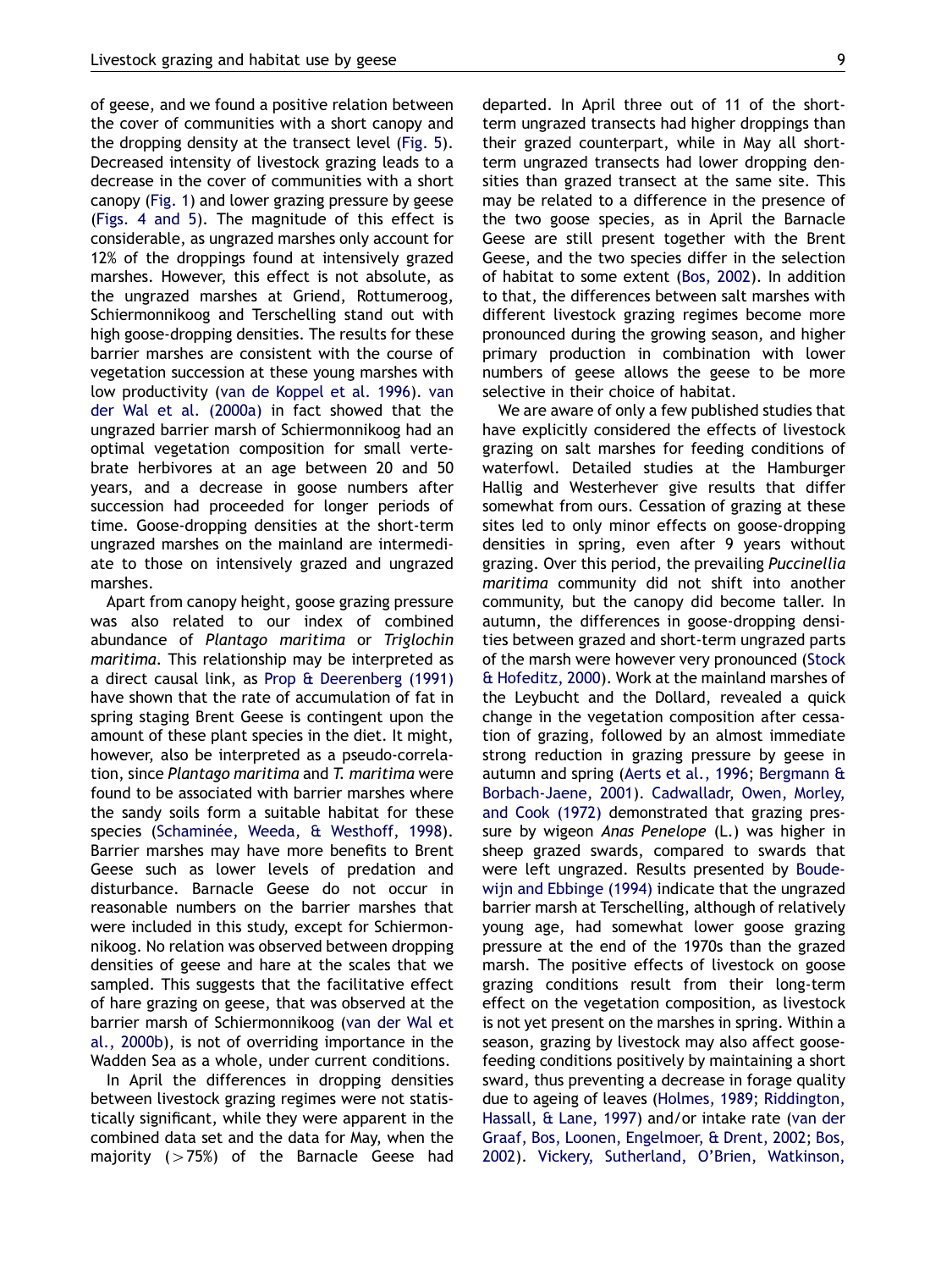[and Yallop \(1997\)](#page-14-0) found a positive correlation between livestock grazing intensity and Brent Goose grazing pressure within a series of coastal swards that were all livestock grazed, but had very similar vegetation composition.

About 20% of the sites sampled did not show signs of goose grazing. These sites differed from those that were visited by geese in taller canopy height (by 3 cm) and in higher tiller density (35% on average). The small difference in canopy height is likely a result of the geese grazing themselves. The same may apply for the observed differences in tiller density ([Bazely](#page-12-0) [& Jefferies, 1989](#page-12-0)), but the differences may also be inherent to the sites themselves. The importance of this finding remains obscure, since within the selection of transects that were visited by geese tiller density was not found to be related to dropping density. [Madsen,](#page-13-0) [Frikke, and Laursen \(1990\)](#page-13-0) mention that the narrow Danish mainland marshes are less suitable for the Brent Geese than the wide mainland marshes along the coast of Schleswig–Holstein due to their dimensions (lateral extent), but we did not find evidence for such a relationship in our sample. So, apart from the unexplained difference in tiller density between sites that were visited by geese and sites that were not, it appears that there was no shortage of available habitat for spring staging geese in the Wadden Sea, during our study period, conforming to the view of [Madsen et al. \(1990\)](#page-13-0) and Rösner and Stock (1994).

#### Implications for management

Arctic breeding geese are dependent on the Wadden Sea for fattening during spring staging [\(Madsen, Cracknell,](#page-13-0) [& Fox, 1999\)](#page-13-0). Natural succession, i.e. in the absence of livestock grazing, on salt marshes leads to a declining suitability of the marsh as a feeding habitat for geese. To a certain extent the geese may be able to feed on alternative habitat, such as agricultural grassland, but this has economic implications and may not provide an adequate alternative. Salt-marsh habitat appears to be preferred by the geese over agricultural grassland ([Ebbinge, 1992](#page-12-0), [Vickery, Sutherland,](#page-14-0) [Watkinson, Lane, & Rowcliffe, 1995](#page-14-0)). A comparative study by [Prop and Black \(1997\)](#page-13-0) furthermore suggests that staging in agricultural habitat may have negative consequences for the reproductive performance of the birds. Long-term data on individual reproductive success of Brent Geese presented by [Spaans and Postma \(2001\)](#page-14-0) do not support the latter suggestion, however. Seagrass (Zostera sp. (L., Hornemann)) is no longer an

important food source in spring for Brent Geese [\(Ebbinge et al., 1999](#page-12-0)), as its occurrence in the Wadden Sea is low since the 1930s [\(den Hartog,](#page-12-0) [1987;](#page-12-0) [Reise, Herre,](#page-13-0) [& Sturm, 1989](#page-13-0); Landesamt für [den Nationalpark Schleswig-Holsteinisches Wat](#page-13-0)[tenmeer, 1998\)](#page-13-0).

Coastal protection works along the Wadden Sea shore, reduce the natural dynamics within the marshes and prevent a landward expansion of the marsh area. However, as a result of enhanced sedimentation within brushwood groynes, the coastal protection measures contribute to the creation of new and young salt marsh that is not dominated by unpreferred plants. New and young salt marsh also emerges on barrier islands as part of the natural cycle of accretion and breakdown ([de](#page-12-0) [Jong et al., 1999\)](#page-12-0). Since the cessation of livestock grazing in large areas leads to an ageing of the vegetation, [Esselink \(2000\)](#page-13-0) proposed that sufficient areas must be kept under livestock grazing, so that the grazing by large herbivores maintains the marsh vegetation at a younger successional stage. So far we do not have indications that the species of livestock used is of crucial importance for goose usage in spring.

Livestock grazing on salt marshes has been demonstrated to affect more than merely the vegetation and the feeding conditions of waterfowl, but also the relative abundance of entomofauna ([Andresen et al., 1990](#page-12-0); [Meyer, Fock, Haase,](#page-13-0) [Reinke,](#page-13-0) [& Tulowitzki, 1995\)](#page-13-0) and breeding birds [\(Norris, Cook, O' Dowd,](#page-13-0) [& Durdin, 1997;](#page-13-0) [Esselink,](#page-13-0) [2000;](#page-13-0) Eskildsen, Fiedler, & Hälterlein, 2000). We support the view that nature management of salt marshes should not be guided by the needs of a single species, but rather aim at maintaining the characteristic communities of salt marshes. Establishing variation in the grazing intensity over large areas will lead to this objective. It is recommended to specify the ecological targets, to consider to what extent livestock grazing is a suitable tool for reaching these targets, and to monitor the developments in the field.

## Acknowledgements

The help of many volunteers in collecting the data for this study is greatly acknowledged: Y. de Vries, M. Zwaanswijk, E. Bogaard, A. Oosterbaan, T. Baarspul, M. Edelenbos, J. Stahl, H. Weigt and H. van Dijk. We thank the Danish authorities, the National Park Services of Niedersachsen, Schleswig Holstein, and the Vereniging Natuurmonumenten, the Groninger Landschap, It Fryske Gea and Staatsbosbeheer in the Netherlands for permission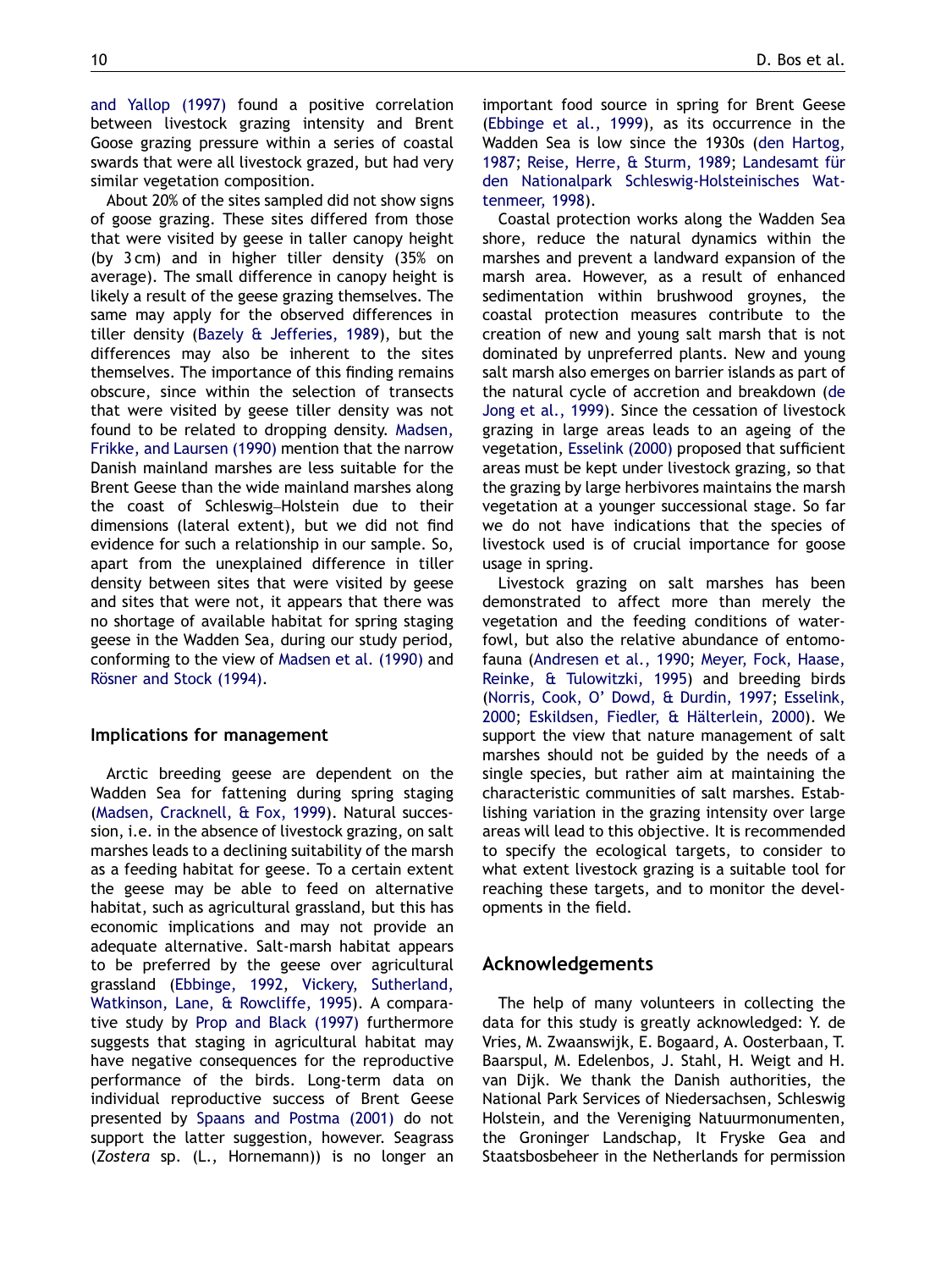to work on the salt marshes they manage. Simon Verhulst supported us with helpful comments related to the statistical analyses. Furthermore we owe thanks to Rudi Drent and Mark Duffy for commenting on an earlier version of the manuscript and to Dick Visser for preparing the graphs. This research was supported by the Technology Foundation STW, applied science division of NWO and the technology programme of the Ministry of Economic affairs.

## Appendix A

An overview of the selected sites. I = intensive,  $SU =$  short-term ungrazed,  $E =$  extensive and LU = longterm ungrazed.

|    |                        |                |                |                          | dropping density (no.m <sup>-2</sup> ) |                      |      |             |             |
|----|------------------------|----------------|----------------|--------------------------|----------------------------------------|----------------------|------|-------------|-------------|
| No | Location               | Marshtype      | Grazing        | Species of               | Goose                                  | Goose                | Hare | Cover of    | Disturbance |
|    |                        |                | regime         | livestock                |                                        |                      |      | communities | class       |
|    |                        |                |                |                          |                                        |                      |      | with short  |             |
|    |                        |                |                |                          |                                        |                      |      | canopy (%)  |             |
|    |                        |                |                |                          | April                                  | May                  |      |             |             |
| 1  | Skallingen             | Barrier        | E              | Cattle                   | 0.0                                    |                      | 0.0  | 50          | Undisturbed |
| 1  | Skallingen             | <b>Barrier</b> | LU             | $\overline{\phantom{0}}$ | 0.0                                    |                      | 0.0  | 17          | Undisturbed |
| 2  | Langli                 | Barrier        | LU             |                          | 12.7                                   |                      | 1.5  | 78          | Undisturbed |
| 3  | Vilslev                | Mainland       | $\mathsf{I}$   | Sheep                    | 0.0                                    |                      | 0.0  | 100         | Undisturbed |
| 4  | Kammerslusen           | Mainland       |                | Sheep                    | 0.8                                    |                      | 0.0  | 80          | Undisturbed |
| 5  | Mandø                  | Barrier        | E              | Cattle                   | 0.0                                    | 0.0                  | 0.3  | 80          | Undisturbed |
| 5  | Mandø                  | Mainland       | E              | Sheep                    | 1.9                                    | 2.0                  | 0.1  | 40          | Undisturbed |
| 5  | Mandø                  | Mainland       | LU             |                          | 0.3                                    | 0.0                  | 0.3  | 23          | Undisturbed |
| 6  | Råhede                 | Mainland       | E              | Sheep                    | 0.0                                    | 0.0                  | 0.0  | 63          | Undisturbed |
| 7  | Rejsby                 | Mainland       | $\mathbf{I}$   | Sheep                    | 0.0                                    |                      | 0.0  | 100         | Undisturbed |
| 8  | <b>Brøns</b>           | Mainland       | $\overline{1}$ | Sheep                    | 0.0                                    |                      | 0.0  | 100         | Undisturbed |
| 9  | Astrup                 | Mainland       | $\mathbf{I}$   | Sheep                    | 2.6                                    |                      | 0.0  | 85          | Moderate    |
| 10 | Rømø                   | Mainland       | Ε              |                          | 1.0                                    |                      | 0.0  | 100         | Moderate    |
| 11 | <b>Ballum Enge</b>     | Mainland       | $\mathbf{I}$   | Sheep                    | 2.5                                    | 9.8                  | 0.0  | 98          | Undisturbed |
| 12 | Marienkoog             | Mainland       | $\mathbf{I}$   | Sheep                    | 0.0                                    | 0.0                  | 0.0  | 93          | Undisturbed |
| 12 | Marienkoog             | Mainland       | SU             |                          | 0.0                                    | 0.0                  | 0.0  | 100         | Undisturbed |
| 13 | Gröde                  | Mainland       | E              | Cattle/sheep             | 16.0                                   | 30.6                 | 0.0  | 78          | Undisturbed |
| 13 | Gröde                  | Mainland       | SU             |                          | 6.1                                    | 18.5                 | 0.0  | 40          | Undisturbed |
| 14 | Sönke Nissenkoog       | Mainland       | $\mathbf{I}$   | Sheep                    | 11.7                                   | 8.5                  | 0.0  | 100         | Undisturbed |
| 14 | Sönke Nissenkoog       | Mainland       | SU             |                          | 0.0                                    | 0.0                  | 0.0  | 98          | Undisturbed |
| 15 | Hamburger Hallig       | Mainland       | $\mathbf{I}$   | Sheep                    | 9.8                                    | 14.0                 | 0.0  | 98          | Moderate    |
| 15 | Hamburger Hallig       | Mainland       | E              | Sheep                    | 1.4                                    | 0.0                  | 0.0  | 70          | Undisturbed |
| 15 | Hamburger Hallig       | Mainland       | SU             | $\overline{\phantom{0}}$ | 5.0                                    | 6.5                  | 0.0  | 50          | Undisturbed |
| 16 | Nordstrand             | Mainland       | L              | Sheep                    | 0.1                                    | 0.0                  | 0.0  | 100         | Undisturbed |
| 16 | Nordstrand             | Mainland       | SU             |                          | 0.0                                    | 0.0                  | 0.0  | 83          | Undisturbed |
| 17 | Norderheverkoog        | Mainland       | SU             | Sheep                    | 0.0                                    | $\bullet$            | 0.1  | 90          | Undisturbed |
| 18 | Westerhever            | Mainland       | $\mathbf{L}$   | Sheep                    | 3.8                                    | 8.7                  | 0.0  | 100         | Undisturbed |
| 18 | Westerhever            | Mainland       | SU             | $\overline{\phantom{0}}$ | 9.7                                    | 6.6                  | 0.0  | 70          | Undisturbed |
| 19 | Friedrichskoog         | Mainland       | L              | Sheep                    | 5.6                                    | 3.1                  | 0.0  | 100         | Undisturbed |
| 19 | Friedrichskoog         | Mainland       | SU             |                          | 0.1                                    | 0.0                  | 0.0  | 98          | Undisturbed |
| 20 | Dieksanderkoog Nord    | Mainland       | $\mathbf{I}$   | Sheep                    | 2.1                                    | 4.5                  | 0.0  | 100         | Moderate    |
| 20 | Dieksanderkoog Nord    | Mainland       | SU             |                          | 13.7                                   | 2.4                  | 0.1  | 93          | Moderate    |
| 21 | Dieksanderk Sud        | Mainland       | $\mathbf{L}$   | Sheep                    | 16.6                                   | 13.9                 | 0.0  | 100         | Moderate    |
| 21 | Dieksanderk Sud        | Mainland       | SU             |                          | 19.2                                   | 5.4                  | 0.0  | 95          | Undisturbed |
| 22 | Berensch               | Mainland       | $\mathsf{I}$   | Sheep                    | 0.0                                    | $\ddot{\phantom{a}}$ | 0.0  | 100         | Undisturbed |
| 22 | Berensch               | Mainland       | SU             | $\qquad \qquad -$        | 0.0                                    |                      | 0.0  | 95          | Undisturbed |
| 23 | Wremen                 | Mainland       | $\mathbf{L}$   | Cattle                   | 0.0                                    |                      | 0.0  | 100         | Undisturbed |
| 24 | Langwarder Außengroden | Mainland       | SU             |                          | 0.0                                    |                      | 0.0  | 55          | Undisturbed |
| 25 | Elisabeth Außengroden  | Mainland       | LU             | $\equiv$                 | 0.0                                    | $\ddot{\phantom{0}}$ | 0.0  | 30          | Moderate    |
| 26 | Harlesiel              | Mainland       | E.             | Cattle                   | 0.6                                    | 0.0                  | 0.2  | 98          | Undisturbed |
| 26 | Harlesiel              | Mainland       | SU             |                          | 0.0                                    | 0.0                  | 0.6  | 48          | Undisturbed |
| 27 | Neßmersiel             | Mainland       | E              | Cattle                   | 0.0                                    | $\blacksquare$       | 0.0  | 90          | Undisturbed |
| 27 | <b>Neßmersiel</b>      | Mainland       | SU             | $\overline{\phantom{0}}$ | 0.0                                    |                      | 0.0  | 30          | Undisturbed |
| 28 | Leybucht               | Mainland       | L              | Cattle                   | 20.3                                   | 32.3                 | 0.0  | 100         | Undisturbed |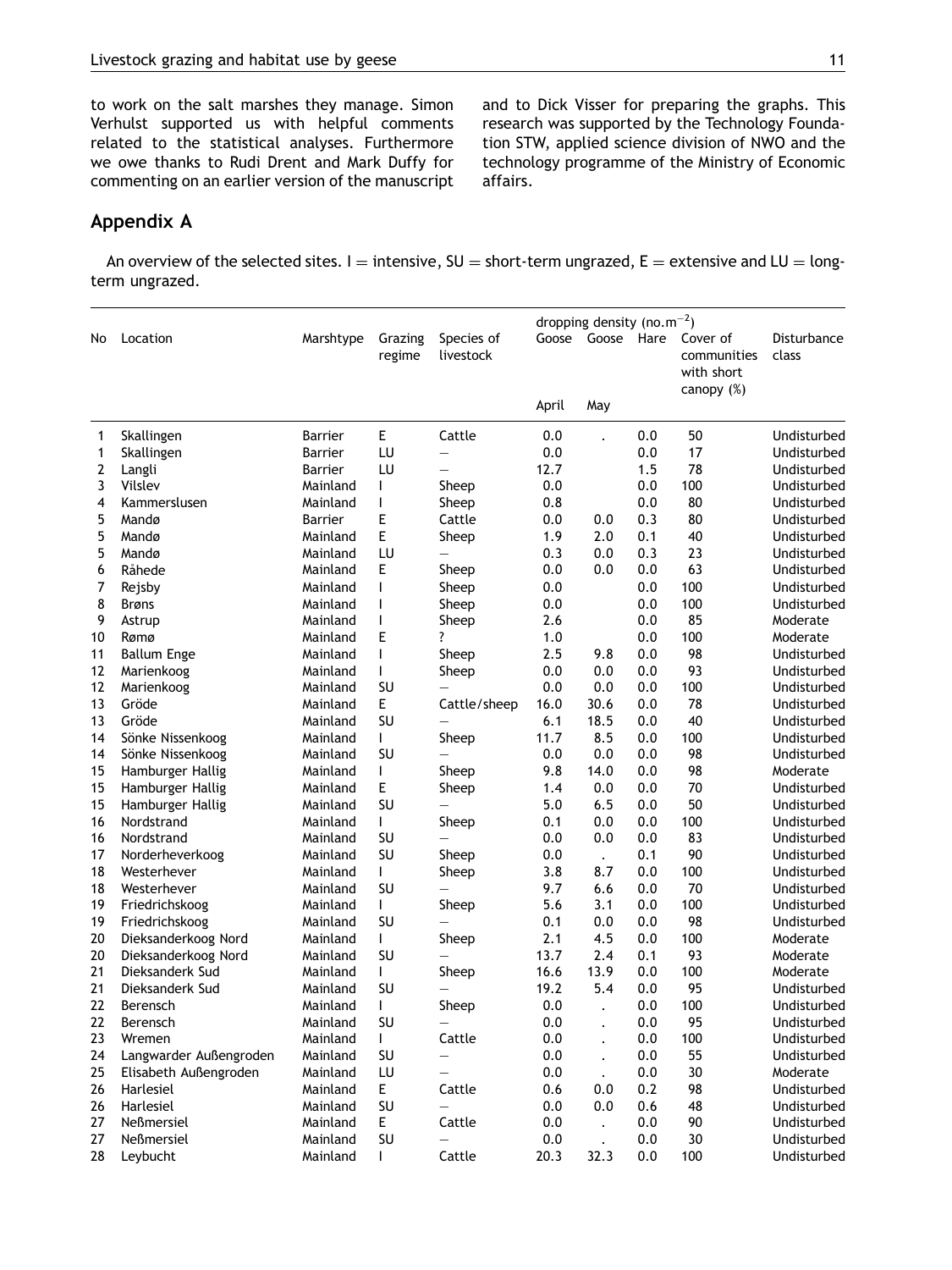| 28 | Levbucht                    | Mainland       | SU |                                | 4.0       | 4.9  | 0.0 | 60  | Undisturbed |
|----|-----------------------------|----------------|----|--------------------------------|-----------|------|-----|-----|-------------|
| 29 | Rottumeroog                 | Barrier        | LU |                                | 6.1       | 9.0  | 0.0 | 35  | Undisturbed |
| 30 | Noordpolderzijl             | Mainland       |    | Sheep                          |           | 4.8  | 0.1 | 60  | Moderate    |
| 30 | Noordpolderzijl             | Mainland       | LU |                                | $\bullet$ | 0.0  | 0.0 | 0   | Undisturbed |
| 31 | Groningen coast             | Mainland       |    | Sheep                          | 15.5      | 7.5  | 0.0 | 90  | Moderate    |
| 31 | Groningen coast             | Mainland       | Е  | Sheep                          | 7.5       | 1.8  | 0.0 | 43  | Moderate    |
| 32 | Groningen coast             | Mainland       |    | Sheep                          | 3.0       | 7.3  | 0.0 | 90  | Moderate    |
| 32 | Groningen coast             | Mainland       | LU |                                | 2.4       | 0.2  | 0.1 | 38  | Moderate    |
| 33 | Groningen coast             | Mainland       | E  | Sheep                          | 3.8       | 0.1  | 0.1 | 30  | Undisturbed |
| 33 | Groningen coast             | Mainland       | LU |                                | 0.0       | 0.0  | 0.0 | 38  | Undisturbed |
| 34 | Schiermonnikoog             | <b>Barrier</b> | E  | Cattle                         | 16.1      | 12.4 | 1.4 | 80  | Moderate    |
| 34 | Schiermonnikoog             | Barrier        | LU |                                | 3.7       | 1.6  | 1.5 | 49  | Undisturbed |
| 35 | Noord Friesland Buitendijks | Mainland       |    | Cattle                         | 5.7       | 6.8  | 0.0 | 100 | Undisturbed |
| 35 | Noord Friesland Buitendijks | Mainland       | F  | Cattle                         | 1.5       | 1.3  | 0.0 | 82  | Undisturbed |
| 35 | Noord Friesland Buitendijks | Mainland       | LU |                                | 0.1       | 0.2  | 0.0 | 15  | Undisturbed |
| 36 | Terschelling                | Barrier        | E  | Cattle/horses                  |           | 20.8 | 0.1 | 85  | Undisturbed |
| 36 | Terschelling                | Barrier        | LU | $\qquad \qquad \longleftarrow$ |           | 4.2  | 1.6 | 75  | Undisturbed |
| 37 | Texel                       | <b>Barrier</b> | LU |                                | 0.3       |      | 0.0 | 0   | Undisturbed |
| 38 | Griend                      | Barrier        | LU |                                | 9.0       |      | 0.0 | 75  | Undisturbed |
|    |                             |                |    |                                |           |      |     |     |             |

# Appendix B

Key to the classification of plant communities on saltmarshes. A globalisation of the classification by [de](#page-12-0) [Jong et al. \(1998\)](#page-12-0). Follow the key from above to below.

There are four salt-marsh zones: the pioneer zone, the low marsh, and the middle to high marsh. First decide on the zone, based on the underlined decision rules. Then choose the first option that fits the plot.

| If total cover $>1\%$ and pioneer species > species of low marsh                                             |
|--------------------------------------------------------------------------------------------------------------|
| Spartina anglica > Salicornia and Suaeda maritima                                                            |
| Salicornia and/or Suaeda maritima > Spartina anglica                                                         |
| If Pioneer species $\lt$ species of low marsh $>$ species of high and middle marsh:                          |
| Atriplex portulacoides > 25% cover or (Atriplex portulacoides $>$ 15% and<br>Limonium vulgare $<$ 15% cover) |
| Other low marsh                                                                                              |
| If (Pioneer species+species of low marsh) < species of high and middle marsh:                                |
| Artemisia maritima > 15% cover and Artemisia Maritima > Festuca rubra                                        |
| Atriplex portulacoides > 15% cover                                                                           |
| Limonium vulgare $>$ 15% cover                                                                               |
| Juncus gerardi > Festuca rubra                                                                               |
| Juncus maritimus $>10\%$ cover                                                                               |
| Glaux maritima dominant                                                                                      |
| Elymus sp.+Atriplex prostrata+Atriplex lanceolata > 25% cover                                                |
| Agrostis stolonifera dominant                                                                                |
| Other middle high marsh                                                                                      |
|                                                                                                              |
|                                                                                                              |

Pioneer species: Spartina anglica, Salicornia sp. and Suaeda maritima.

Species of the low marsh: Puccinellia maritima, Atriplex portulacoides, Cochlearea anglica, Aster tripolium, Spergularia sp., Triglochin maritima, Limonium vulgare, Plantago maritima, Parapholis sp., Atriplex pedunculata.

Species of the middle marsh: Artemisia maritima, Armeria maritima, Juncus gerardi, Glaux maritima, Festuca rubra.

Species of the high marsh: Potentilla anserina, Trifolium sp., Poa sp., Lolium sp., Elymus sp., Lotus corniculatus, Plantago coronopus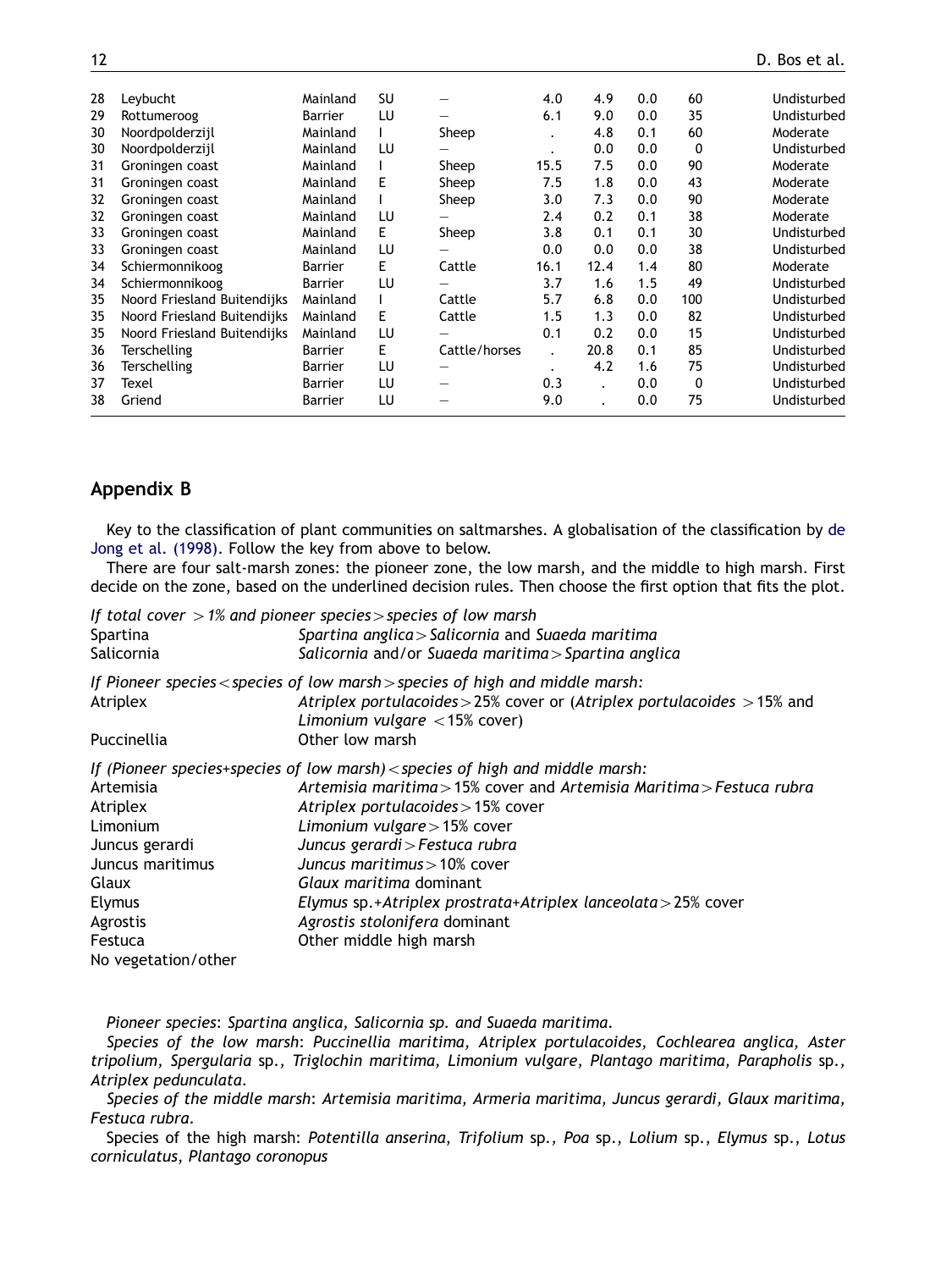## <span id="page-12-0"></span>References

- Aerts, B. A., Esselink, P., & Helder, G. J. F. (1996). Habitat selection and diet composition of Greylag geese Anser anser and Barnacle Geese Branta leucopsis during fall and spring staging in relation to management in the tidal marshes of the Dollard. Zeitschrift für Ökologie und Naturschutz, 5, 65–75.
- Andresen, H., Bakker, J. P., Brongers, M., Heydemann, B., & Irmler, U. (1990). Long-term changes of salt marsh communities by cattle grazing. Vegetatio, 89, 137–148.
- Bakke, J. P. (1989). Nature management by grazing and cutting. Dordrecht: Kluwer Academic Publishers.
- Bakker, J. P., Bos, D., & De Vries, Y. (2003). To graze or not to graze, that is the question. In K. Essink, M. van Leeuwe, A. Kellerman, & W. J. Wolff (Eds.), Proceedings of the 10th international scientific Wadden Sea symposium: Ministry of Agriculture (pp. 67–88). The Hague: Nature Management and Fisheries.
- Bakker, J. P., de Leeuw, J., Dijkema, K. S., Leendertse, P. C., Prins, H. H. T., & Rozema, J. (1993). Salt marshes along the coast of the Netherlands. Hydrobiologia, 265, 73–95.
- Bakker, J., Esselink, P., van der Wal, R., & Dijkema, K. (1997). Options for restoration and management of coastal salt marshes in Europe. In K. M. Urbanska, N. R. Webb, & P. J. Edwards (Eds.), Restoration ecology and sustainable development (pp. 286–322). Cambridge: Cambridge University Press.
- Bazely, D., & Jefferies, R. (1989). Leaf and shoot demography of an arctic stoloniferous grass Puccinellia phryganodes in response to grazing. Journal of Ecology, 77, 811–822.
- Beeftink, W. G. (1977). The coastal salt marshes of western and northern Europe an ecological and phytosociological approach. In V. J. Chapman (Ed.), Ecosystems of the World. 1. Wet coastal ecosystems. Amsterdam: Elsevier Scientific Publishing Company.
- Berg, G., Esselink, P., Groeneweg, M., & Kiehl, K. (1997). Micropatterns in Festuca rubra-dominated salt-marsh vegetation induced by sheep grazing. Plant Ecology, 132, 1–14.
- Bergmann, H.H. & Borbach-Jaene, J. (2001). Abschlussbericht des Forschungsprojektes Auswirkungen von Bewirtschaftungsänderungen auf die Habitatwahl, Raumnutzung und das Verhalten von Nonnengans und Ringelgans am Beispiel der Leybucht im Nationalpark Niedersächsisches Wattenmeer. Universität Osnabrück, Osnabrück.
- Bos, D. (2002). Grazing in Coastal Grasslands; Brent Geese and facilitation by herbivory. Ph.D. Thesis, University of Groningen, Groningen. URL: [www.u](http://www.ub.rug.nl/eldoc/dis/science/d.bos/)[b.rug.nl/eldoc/dis/science/d.bos/](http://www.ub.rug.nl/eldoc/dis/science/d.bos/)
- Bos, D., & Stahl, J. (2003). Creating new foraging opportunities for Dark-bellied Brent Branta bernicla and Barnacle Geese B. leucopsis in spring  $-$  insights from a large-scale experiement. Ardea, 92, 153–166.
- Boudewijn, T.J. & Ebbinge, B.S. (1994). In: Nugteren, J.V. (Ed.), General review (pp. 39–49). Harlingen: The Dutch Society for the Preservation of the Wadden Sea.
- Cadwalladr, D. A., Owen, M., Morley, Jv., & Cook, R. S. (1972). Wigeon (Anas penelope) conservation and salting pasture management at Bridgwater Bay National Nature Reserve, Somerset. Journal of Applied Ecology, 9, 417–425.
- de Boer, W.F. & Drent, R.H. (1989). A matter of eating or being eaten? The breeding performance of Arctic geese and its implications for waders. Wader Study Group Bulletin, 11–17.
- de Jong, D. J., Dijkema, K. S., Bossinade, J. H., & Janssen, J. A. M. (1998). Salt97; een classificatieprogramma voor kweldervegetaties. Middelburg: Rijkswaterstaat & IBN-DLO.
- de Jong, F., Bakker, J.F., van Berkel, C.J.M., Dankers, N.M.J.A., Dahl, K., Gätje, C., Marencic, H., & Potel, P. (1999). Wadden Sea Quality Status Report. Wadden Sea Ecosystem No. 9. Common Wadden Sea Secretariat, Trilateral Monitoring and Assessment Group, Quality Status Report Group, Wilhelmshaven.
- de Leeuw, J., de Munck, W., Olff, H., & Bakker, J. (1993). Does zonation reflect the succession of salt-marsh vegetation? A comparison of an estuarine and a coastal barrier island marsh in the Netherlands. Acta Botanica Neerlandica, 42, 435–445.
- den Hartog, C. (1987). ''Wasting disease'' and other dynamic phenomena in Zostera beds. Aquatic Botany, 47, 21–28.
- Dijkema, K. S. (1983). Use and management of mainland salt marshes and Halligen. In K. S. Dijkema, & W. J. Wolff (Eds.), Flora and vegetation of the Wadden Sea islands and Coastal areas (pp. 303–312). Leiden: Stichting Veth tot steun aan Waddenonderzoek.
- Ebbinge, B. S. (1989). A multifactorial explanation for variation in breeding performance of Brent Geese Branta bernicla. Ibis, 131, 196–204.
- Ebbinge, B. S. (1992). Regulation of numbers of Darkbellied Brent Geese Branta bernicla bernicla on spring staging sites. Ardea, 80, 203–228.
- Ebbinge, B. S., Berrevoets, C., Clausen, P., Ganter, B., Guenther, K., Koffijberg, K., Mahéo, M., Rowcliffe, J. M., St.Joseph, A., Südbeck, P., & Syroechkovski, E. E., Jr. (1999). Dark-bellied Brent Goose Branta bernicla bernicla. In J. Madsen, G. Cracknell, & A. D. Fox (Eds.), Goose populations of the Western Palearctic. A review of status and distribution. Wetlands International, Wageningen (pp. 284–297). Rønde: National Environmental Research Institute.
- Engelmoer, M., Taal, J., Wymenga, E., & Kuipers, R. (2001). Aantalsafname bij de Rotgans Branta bernicla langs de Friese waddenkust. Limosa, 74, 41–56.
- Eskildsen, K., Fiedler, U., & Hälterlein, B. (2000). Die Entwicklung der Brutvogelbestände auf der Hamburger Hallig. In M. Stock, & K. Kiehl (Eds.), Die Salzwiesen der Hamburger Hallig (pp. 61–65). Tönning: Landesamt für den Nationalpark Schleswig-Holsteinisches Wattenmeer.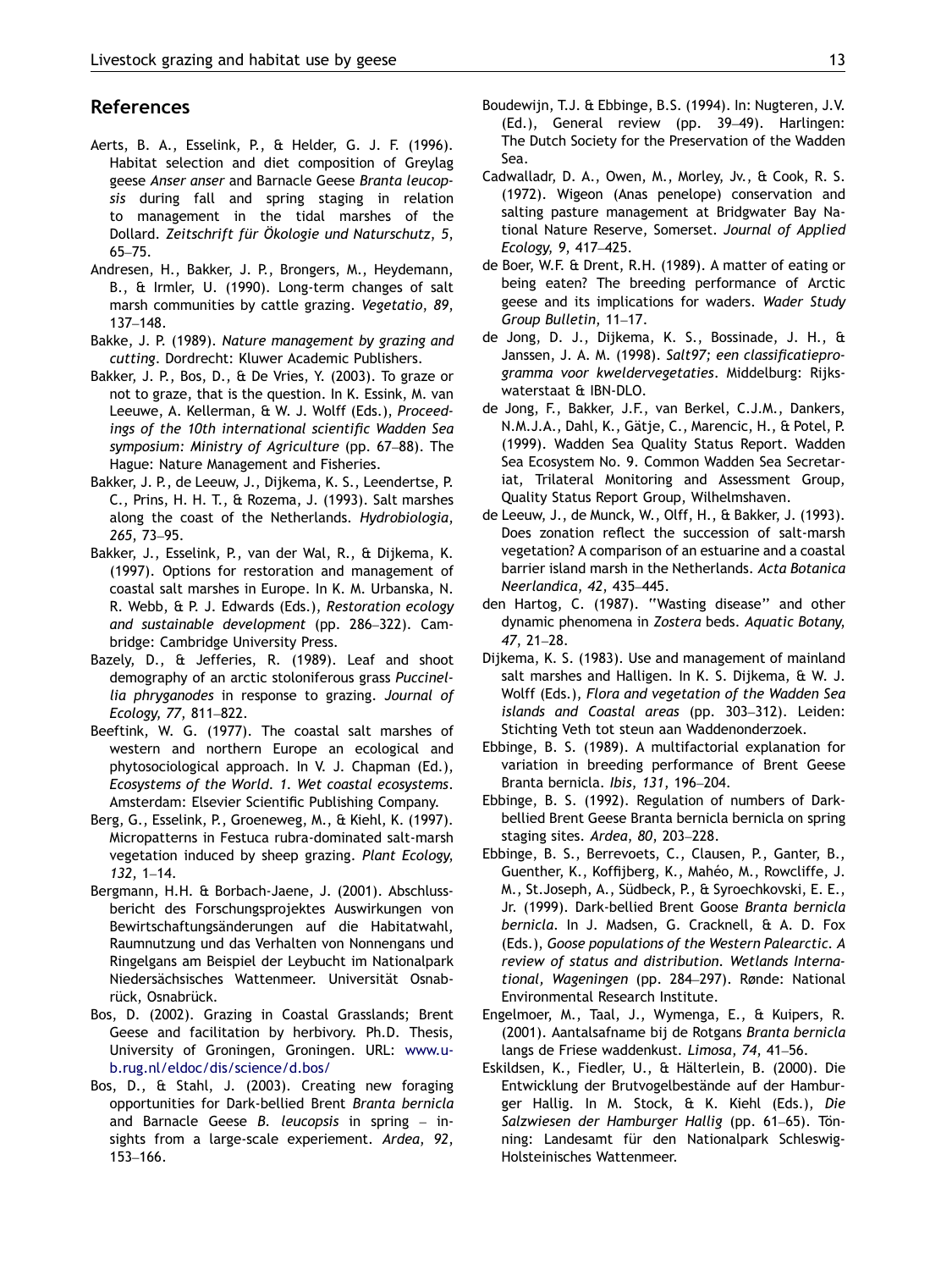- <span id="page-13-0"></span>Esselink, P. (2000). Nature management of coastal marshes. Interactions between anthropogenic influences and natural dynamics. Ph.D. Thesis, University of Groningen.
- Esselink, P., Zijlstra, W., Dijkema, K. S., & van Diggelen, R. (2000). The effects of decreased management on plant-species distribution patterns in a salt marsh nature reserve in the Wadden Sea. Biological Conservation, 93, 61–76.
- Gettner, S., Heinzel, K., & Kohlus, J. (2000). Die Entwicklung der aktuellen Vegetation auf der Hamburger Hallig nach Änderung der nutzung. In M. Stock, & K. Kiehl (Eds.), Die Salzwiesen der Hamburger Hallig (pp. 24–33). Tönning: Landesamt für den Nationalpark Schleswig-Holsteinisches Wattenmeer.

Holmes, W. (1989). Grass. Oxford: Blackwell Scientific.

- Jensen, A. (1985). The effect of cattle and sheep grazing on salt-marsh vegetation at Skallingen, Denmark. Vegetatio, 60, 37–48.
- Kempf, N. J. L., Lamp, J., & Prokosch, P. (1987). Salzwiesen: geformt vom Küstenschutz, Landwirtschaft oder Natur? Internationale Fachtagung zu Perspektiven für Schutz und Pflege von Salzwiesen im Wattenmeer. Husum: Umweltstiftung WWF-Deutschland Reeks pp. 1–476.
- Kiehl, K. (1997). Vegetationsmuster in Vorlandsalzwiesen in Abhängigkeit von Beweidung und abiotischen Standortfaktoren. Arbeitsgemeinschaft Geobotanik in Schleswig-Holstein und Hamburg e.V., Kiel.
- Kiehl, K., Gettner, S., Heinze, C., & Stock, M. (2000a). Langfristige Vegetationsveränderungen im Vorland der Hamburger Hallig und ihre Bedeutung für herbivore Vögel. In M. Stock, & K. Kiehl (Eds.), Die Salzwiesen der Hamburger Hallig (pp. 66–73). Tönning: Landesamt für den Nationalpark Schleswig-Holsteinisches Wattenmeer.
- Kiehl, K., Schrõder, H., Bredemeier, B., & Wiggershaus, A. (2000b). Der Einfluss von Extensivierung und Beweidungsaufgabe auf Artenzusammensetzun und Struktur der Vegetation. In M. Stock, & K. Kiehl (Eds.), Die Salzwiesen der Hamburger Hallig (pp. 34–42). Tönning: Landesamt für den Nationalpark Schleswig-Holsteinisches Wattenmeer.
- Landesamt für den Nationalpark Schleswig-Holsteinisches Wattenmeer. (1998). Umweltatlas Wattenmeer, vol. 1, Nordfriesisches und Dithmarscher Wattenmeer. Stuttgart: Ulmer.
- Langbein, J., Hutching, M. R., Harris, S., Stoate, C., & Tapper SC & Wray, S. (1999). Techniques for assessing the abundance of Brown Hares Lepus europaeus. Mammal Review, 2, 93–116.
- Leendertse, P., Roozen, A., & Rozema, J. (1997). Longterm changes (1953–1990) in the salt marsh vegetation at the Boschplaat on Terschelling in relation to sedimentation and flooding. Plant Ecology, 132, 49–58.
- Madsen, J. (1995). Impacts of disturbance on migratory waterfowl. Ibis, 137, S67–S74.
- Madsen, J., Cracknell, G., & Fox, A. D. (1999). Goose populations of the Western Palearctic. A review of the status and distribution. Wetlands International,

Wageningen. Rønde: National Environmental Research Institute.

- Madsen, J., Frikke, J., & Laursen, K. (1990). Occurrence of and habitat utilisation by the Dark-bellied Brent Goose (Branta bernicla bernicla) in Denmark, with special reference to the Danish Wadden sea. Danske Vildtundersøgelser, 45, 195–216.
- Meyer, H., Fock, H., Haase, A., Reinke, H. D., & Tulowitzki, I. (1995). Structure of the invertebrate fauna in salt marshes of the Wadden Sea coast of Schleswig–Holstein influenced by sheep-grazing. Helgoländer Meeresuntersuchungen, 49, 563-589.
- Norris, K., Cook, T., O' Dowd, B., & Durdin, C. (1997). The density of redshank Tringa totanus breeding on the salt-marshes of the Wash in relation to habitat and its grazing management. Journal of Applied Ecology, 34, 999–1013.
- Olff, H., de Leeuw, J., Bakker, J. P., Platerink, R. J., van Wijnen, H. J., & De Munck, W. (1997). Vegetation succession and herbivory in a salt marsh: Changes induced by sea level rise and silt deposition along an elevational gradient. Journal of Ecology, 85, 799–814.
- Owen, M. (1971). The selection of feeding site by white fronted geese at the new grounds, Slimbridge. Journal of Applied Ecology, 9, 385–398.
- Potel, P., & Südbeck, P. (1994). Dark-bellied Brent Geese in Niedersachsen: A review of numbers, trends and distribution. In J. van Nugteren (Ed.), Brent geese in the Wadden Sea (pp. 87–96). Harlingen: Dutch Society for the Preservation of the Wadden Sea.
- Prop, J., & Black, J. M. (1997). Food intake, body reserves and reproductive success of barnacle geese Branta leucopsis staging in different habitats. In F. Mehlum, J. M. Black, & Madsen (Eds.), Proceedings of the Svalbard Goose symposium (pp. 175–193). Oslo: Norsk-Polarinstitutt.
- Prop, J., & Deerenberg, C. (1991). Spring staging in Brent Geese Branta bernicla: Feeding constraints and the impact of diet on the accumulation of body reserves. Oecologia, 87, 19–28.
- Reise, K., Herre, E., & Sturm, M. (1989). Historical changes in the benthos of the Wadden Sea around the island of Sylt in the North Sea. Helgoländer Meeresuntersuchungen, 43, 417–433.
- Riddington, R., Hassall, M., & Lane, S. J. (1997). The selection of grass swards by brent geese Branta b .bernicla: Interactions between food quality and quantity. Biological Conservation, 81, 153–160.
- Roozen, A. J. M., & Westhoff, V. (1985). A study on longterm salt marsh succession using permanent plots. Vegetation, 61, 23–32.
- Rösner, H.-U., & Stock, M. (1994). Numbers, recent changes, seasonal development and spatial distribution of Dark-bellied Brent Geese in Schleswig–Holstein. In J. van Nugteren (Ed.), Brent geese in the Wadden Sea (pp. 69–85). Harlingen: Dutch Society for the Preservation of the Wadden Sea.
- Schaminée, J. H. J., Weeda, E. J., & Westhoff, V. (1998). De Vegetatie van Nederland. Dl 4: